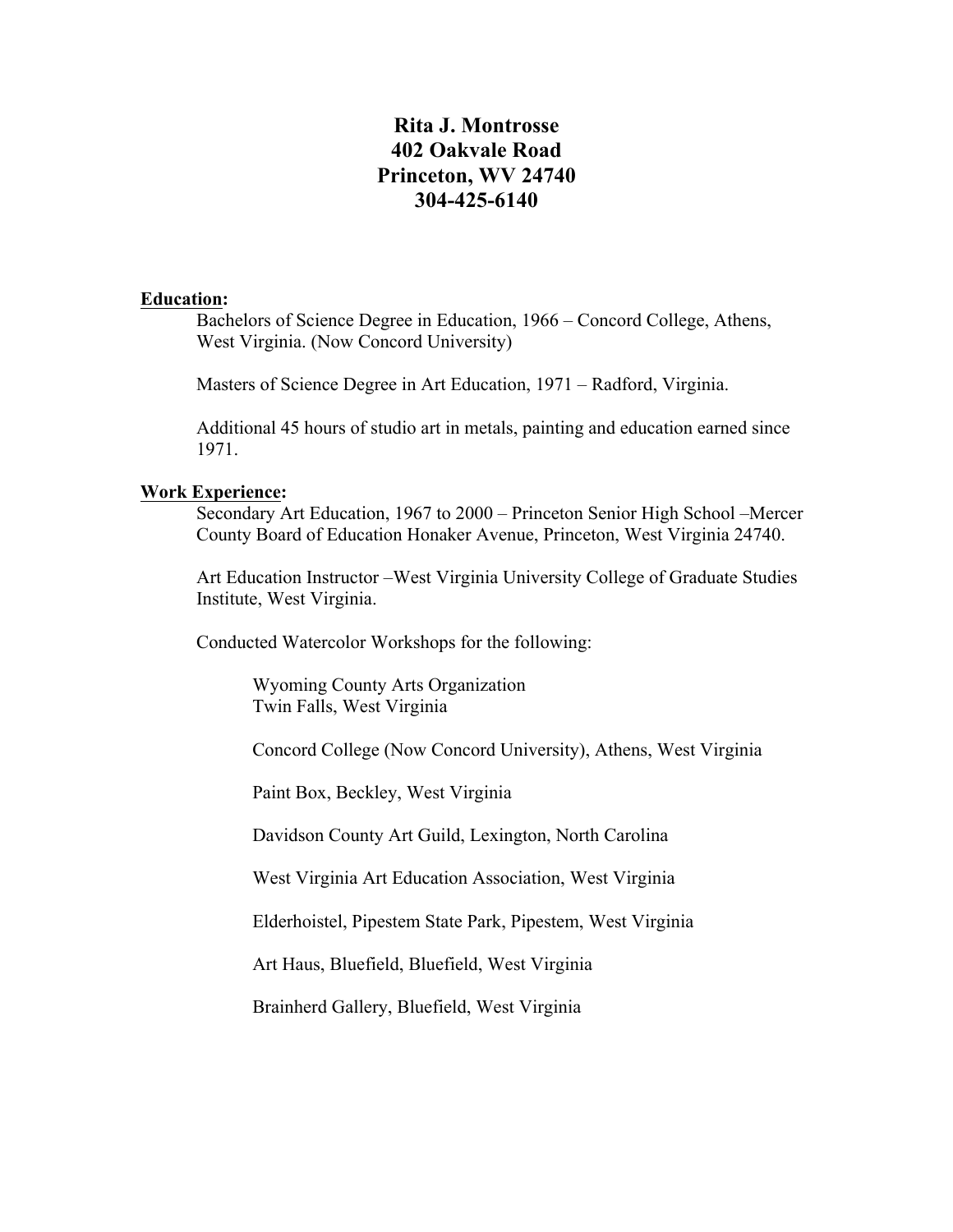Teacher as Teacher/Artist as Teacher (1996) Presenter: An AP Program that Works West Virginia Art Education Association Conference West Virginia Wesleyan College, Buckhannon, West Virginia

Advanced Placement Studio Art Workshop (1998 – present) Presenter Center for Professional Development Charleston, West Virginia

- Judge for "Season of Color" Juried Exhibition (2000) Carnegie Hall, Lewisburg, West Virginia
- Tamarack Artisan Advisory Board, Fine Arts Alternate (2002 2003) Tamarack, Beckley, West Virginia
- Teacher Workshop, "Day in the Studio" (2003) Tim Pyles, Director Tamarack, Beckley, West Virginia
- Juror for Fine Arts Admission for Exhibition (2003) Tamarack, Beckley, West Virginia
- Adjunct Art Education Instructor (2003 present) Art, Jewelry and Watercolor Concord University, Athens, West Virginia

Juror for West Virginia's Mountain Heritage Arts and Crafts Festival (Fall/Winter 2003/2004) Sponsored by the Jefferson County Chamber of Commerce Harpers Ferry, West Virginia

Woven Watercolor Workshop and Advanced Placement Studio Art Lecture WVAEA Conference, "The Woven World" (2004) Tamarack, Beckley, West Virginia

- Watercolor Landscape Workshop (2005) Frameworks, Mercer Mall, Bluefield, West Virginia
- Advanced Placement, College Board Conference (August, 2005) Weekend of Hurricane Katrina (Boarded last U.S. Air flight before storm) New Orleans, Louisiana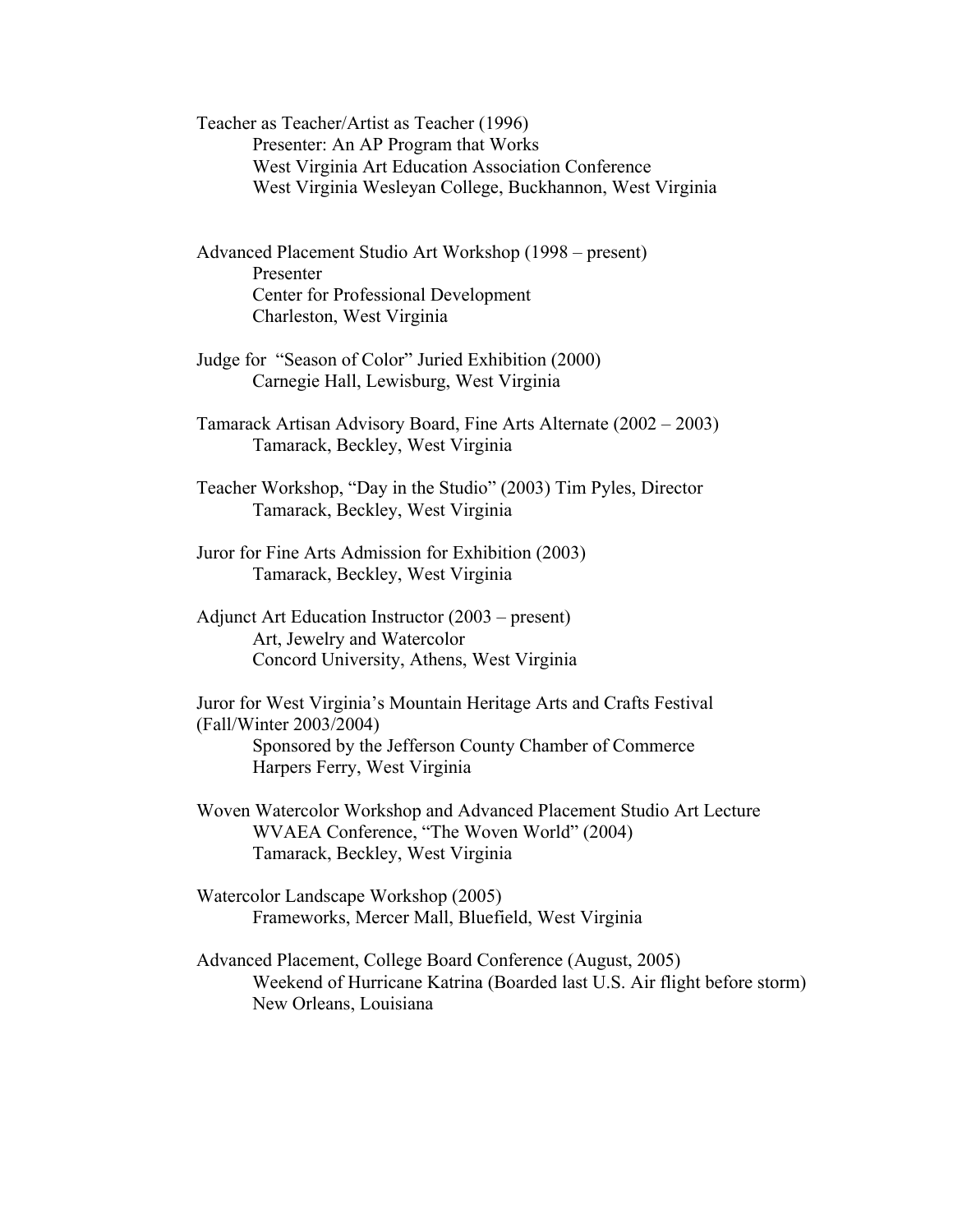West Virginia Art Education Association Conference (2006) Presenter: Paper Relief Sculpture on the program with Robert Sabuda, Master paper engineer of Pop-Up Books Workshop title: "Bug and Bloom"

Juror for West Virginia's Mountain Heritage Arts and Crafts Festival (Fall/Winter, 2007/2008) Sponsored by the Jefferson County Chamber of Commerce Harpers Ferry, West Virginia

College Board Advanced Placement (AP), Studio Art Workshop (2007) Presenter/Consultant Xavier University, Cincinnati, Ohio

Juror for West Virginia's Mountain Heritage Arts and Crafts Festival (Fall/Winter, 2008/2009) Sponsored by the Jefferson County Chamber of Commerce Charles Town, West Virginia

Volunteer Gallery Coordinator (2009 – present) Chuck Mathena Center, Princeton, West Virginia

West Virginia Watercolor Society Workshop (2011) Watercolor Instructor Canaan Valley Resort, Canaan, West Virginia

Blacksburg Regional Art Association (2017) Presented Water Media Workshop Hahn Garden, Blacksburg, Virginia

### **Professional Organizations:**

West Virginia Art Education Association/National Art Education Association Society of American Goldsmiths American Crafts Council West Virginia Alliance for the Arts Allied Artists of West Virginia (Juried Membership) Southern Watercolor Society – Signature Member Kentucky Watercolor Society – Signature Member Georgia Watercolor Society – Signature Member & Life Member West Virginia Watercolor Society – Signature Member & Life Member Alliance for the Arts: Bluefield Arts Center Board Member (2017 – 2020) Baltimore Watercolor Society, Inc. (Membership Granted 2020) CIC (Community Improvement Commission) for the city of Princeton, WV Renaissance Theater, Board of Directors Holler Gallery, Inc. (5013C), Chairman of the Board of Directors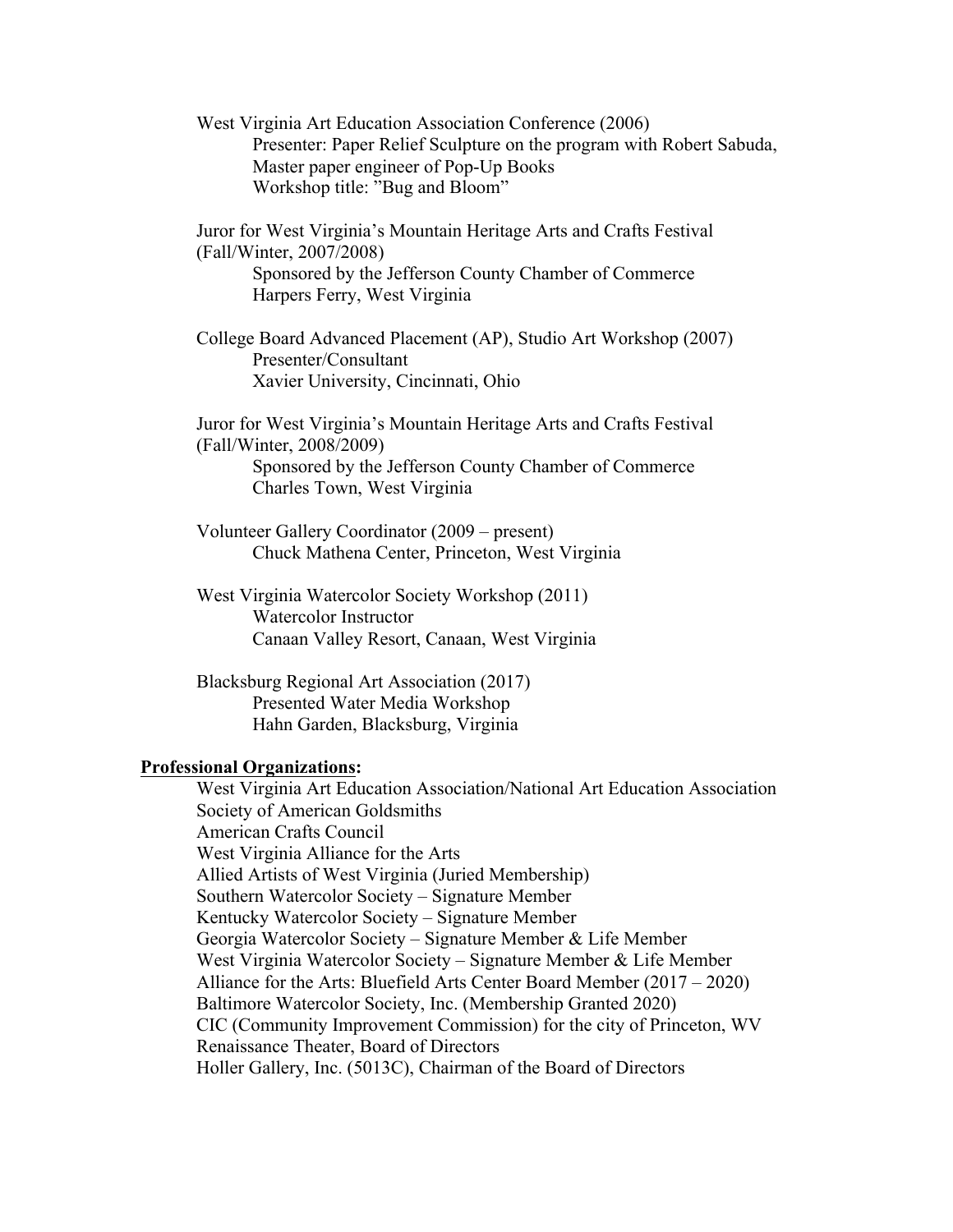#### **Gallery Representation:**

Pipestem Studio – Pipestem, West Virginia Bainherd's Gallery – Bluefield, West Virginia Bowling's House of Art – Bluefield, West Virginia  $20<sup>th</sup>$  Century Gallery – Williamsburg, Virginia Lexington Guild Gallery – Lexington, North Carolina M.L. Designs – Chapel Hill, North Carolina Tulgeywood Gallery, Wytheville, Virginia Gallery Directors: Scott & Ann Bowen Art Pannonia Gallery – Blacksburg, Virginia Tamarack – Beckley, West Virginia Arts Depot – Abingdon, Virginia The Chuck Mathena Center – Princeton, Wet Virginia Holler Gallery – Princeton, West Virginia

#### **Awards and Honors:**

1979: National Art Education Association San Francisco, California Award: Outstanding Art Educator for West Virginia, Outstanding Eastern Region Art Educator

> Bluefield Art Club Annual Exhibition Bluefield, West Virginia Juror: Louise B. Davis Award: Tinder White Trucking

Rhododendron State Outdoor Arts and Crafts Fair Charleston, West Virginia Juror: Claude Croney A.W.S. Award: First Place in Acrylic, First Place in Watercolor/Mix Media

River Cities Second Annual Exhibition First Bank of Cereda – Cereda, West Virginia Juror: Ronald Roberts Award: Ashland Oil Company Award

1980: Southern Watercolor Society Fourth Annual Exhibition Columbia, South Carolina Juror: Bud Shackelford, A.W.S. Award: The Citizen and Southern Bank Award

> Rhododendron State Outdoor Arts And Crafts Fair Charleston, West Virginia Juror: William Gorwan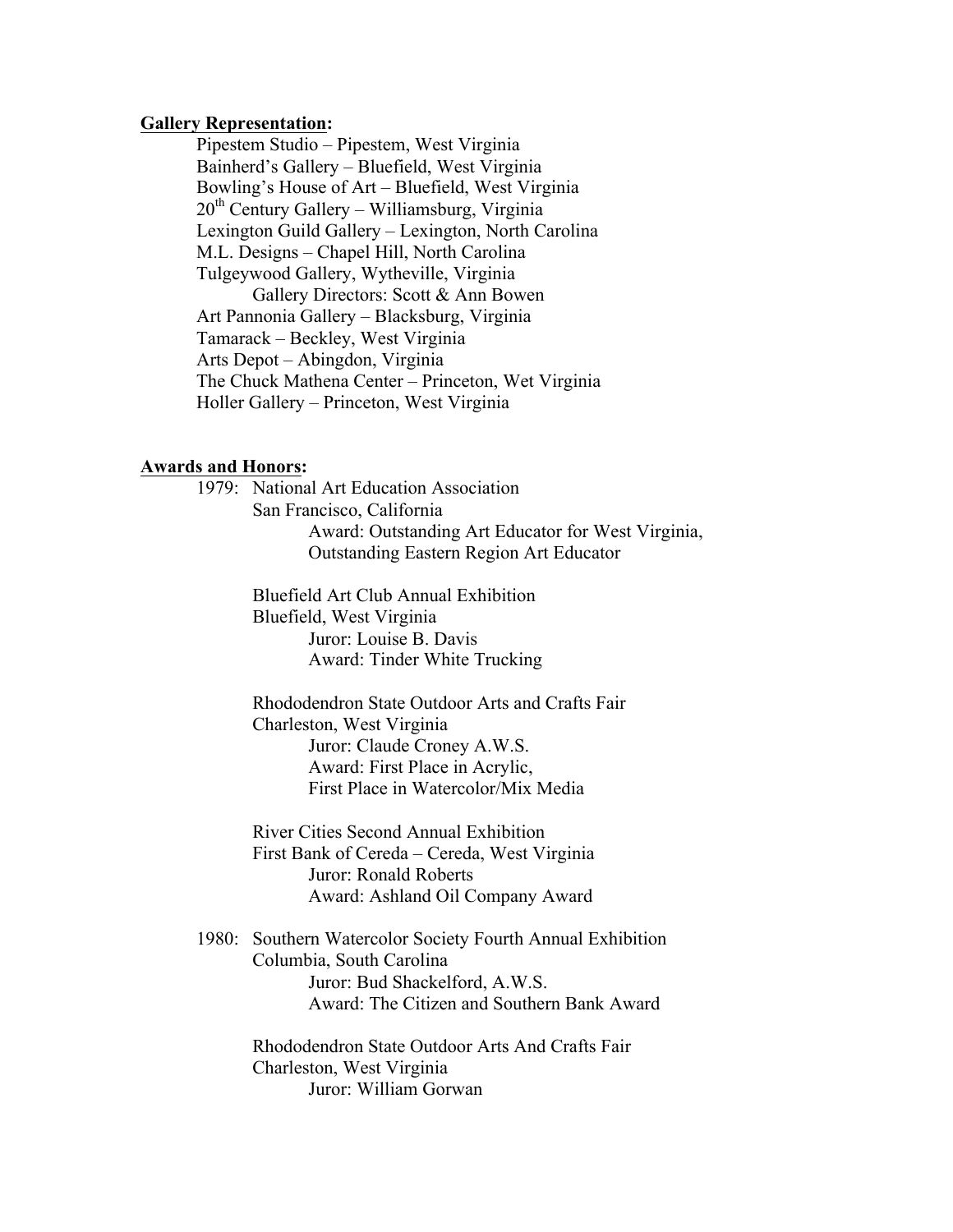#### Award: Second Place in Watercolor/Mix Media

25th Virginia Beach Boardwalk Art Show Virginia Beach, Virginia Juror: William Collins Award: Honorable Mention

Virginia Highlands Festival Abingdon, Virginia Juror: Professor I-Hsiung Ju Award: Award of Distinction

Beckley Arts and Crafts Fair Beckley, West Virginia Juror: Fred Leach, A.W.S. Award: Third Place in Watercolor

1981: River Cities Third Annual Exhibition First Bank of Cereda Cereda, West Virginia Juror: Donald Robertson Award: The Richard Curry Purchase Award

> 26<sup>th</sup> Virginia Beach Boardwalk Art Show Virginia Beach, Virginia Juror: Zora Duvall Award: Selected for Judging

Mountain State Arts and Crafts Fair Art Show Ripley, West Virginia Juror: Mary Black Award: Award of Excellence

Virginia Highlands Festival Abingdon, Virginia Juror: Jack Clifton Award: Award of Distinction

1982: Southern Watercolor Society Sixth Annual Exhibition Columbia, South Carolina Juror: Mario Cooper, President of A.W.S.

> Rhododendron State Outdoor Arts and Crafts Fair Charleston, West Virginia Juror: Edwin Havas Award: First Place in Painting Mix Media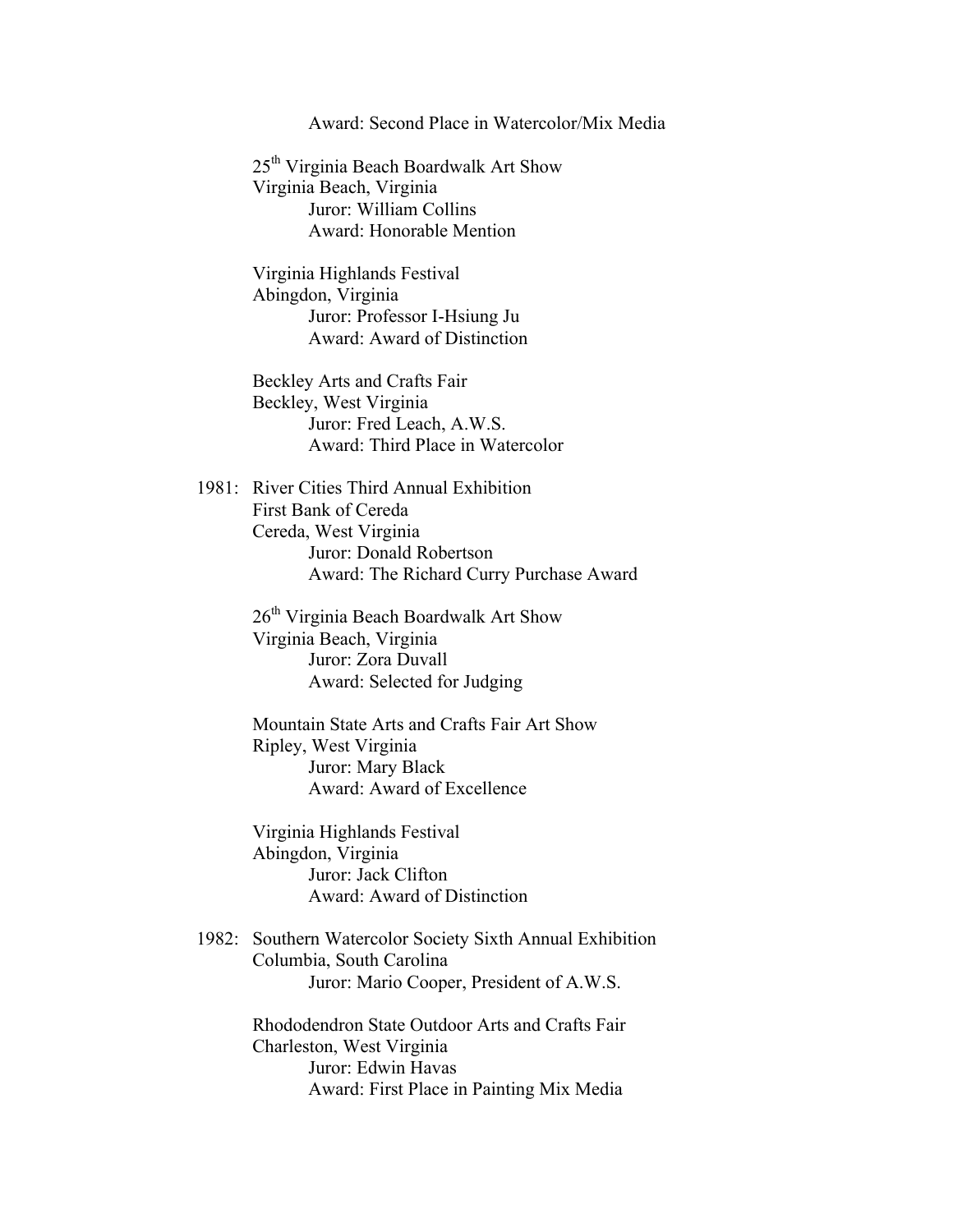An Occasion for the Arts Williamsburg, Virginia Juror: Phillip Morrison, Director of The Hermitage Foundation, Norfolk, Virginia Award: The Rist Limited Award

Aqueous '83 –Kentucky Watercolor Society JB Speed Art Museum, Louisville, Kentucky Juror: Everette Raymond Kinstler, A.W.S., N.A.D. Award: The Liberty National Bank Award

1983: Allied Artist of West Virginia Sunrise Museum, Charleston, West Virginia Juror: Al Brouilette, A.W.S. Award: Award of Distinction Rhododendron State Outdoor Arts and Crafts Fair Charleston, West Virginia Juror: Joseph Rossi, A.W.S. Award: First Place, Abstract Painting

> 29th Virginia Beach Boardwalk Art Show Virginia Beach, Virginia Jurors: Ree Schonlau, Francis Fralin, and Richard Merkin Award: Merit Award

- 1985: Orange County National Watercolor Exhibition New York, New York Award: Turdy Duff Award
- 1986: Georgia Watercolor Society National Exhibition Museum of Arts and Sciences Macon, Georgia Juror: Charles Reed Award: Dorer Studio Award (Selected for Touring Exhibition)

An Occasion for the Arts Williamsburg, Virginia Juried Exhibition Award: Purchase Award

1987: West Virginia Watercolor Society, Juried Exhibition Cultural Center Charleston, West Virginia Juror: Tony Couch, Watercolorist Award: First Federal Savings and Loan Award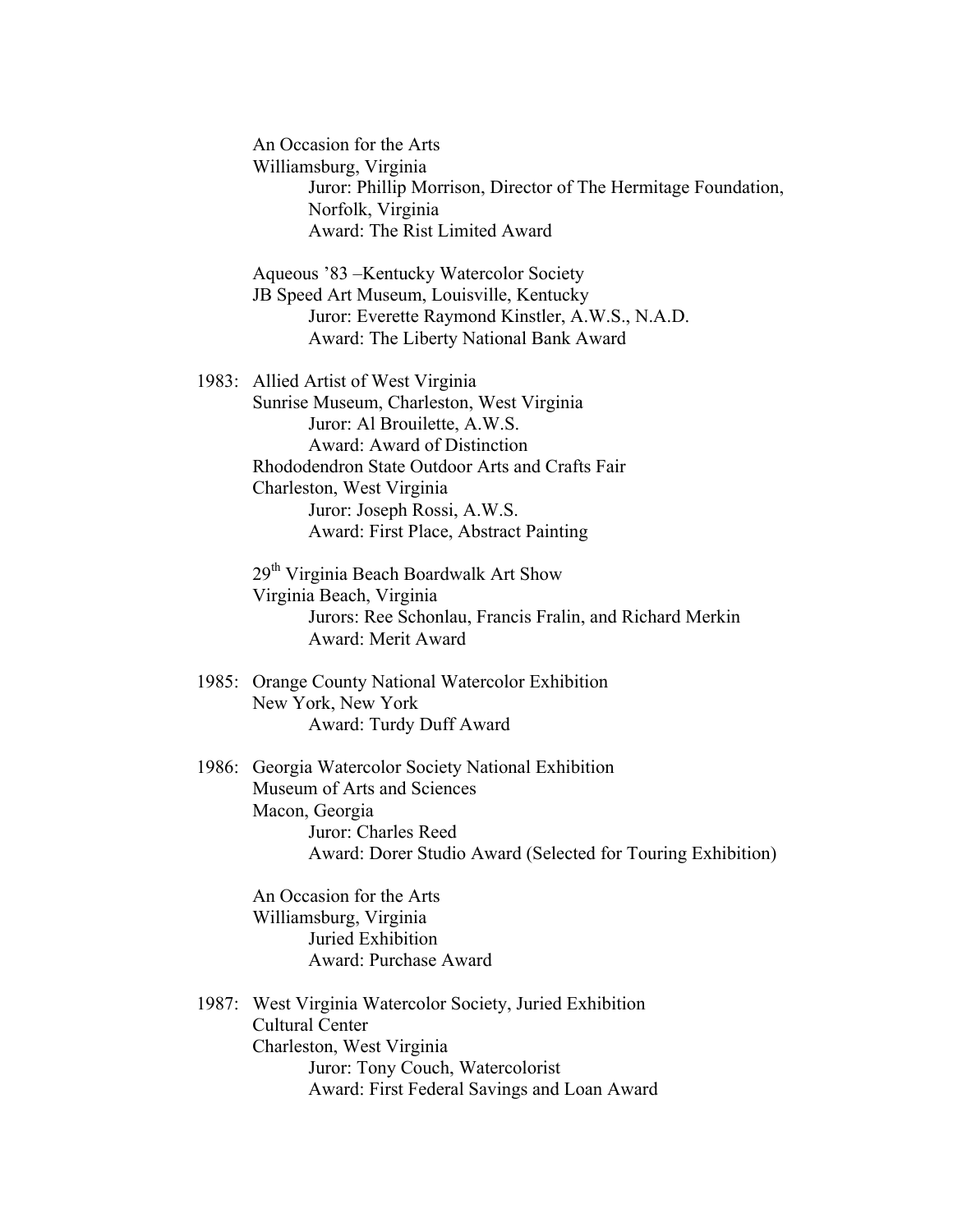- 1991: West Virginia Watercolor Society, Juried Exhibition Delf Norona Museum Juror: Frank Webb A.W.S. Award: Region 1 Award for "Concealed Seams"
- 1995: The Golden Apple Achiever Award (in Education) Presented by the Ashland Oil Company

1996: Tri-State Exhibition Sponsored by the West Virginia Watercolor Society Concord University Athens, West Virginia Jurors: Dr. Z.L. Feng, A.W.S., Juror of Selection Fred Leach, A.W.S., DF and WHS, Juror of Awards Award: Merit for "Uprooted" Beckley Newspaper Annual, Juried Exhibition Beckley, West Virginia Juror: Alan Jonas Award: Merit for "Winter's Twilight"

- 1997: Outstanding Secondary Art Educator of the Year Presented by the West Virginia Art Education Association
- 2003: WVWS Federal Courthouse Charleston, West Virginia Award: Best in Show
- 2004: Season of Colors Carnegie Hall Lewisburg, West Virginia Award: Second Place Award for "Along the Fault Line"

West Virginia Watercolor Society, All Member Exhibit High Gate Carriage House Fairmont, West Virginia Award: Award of Excellence for "In Search of Oz"

- 2005: Season of Colors
- 2006: Season of Color, Juried Exhibition Carnegie Hall Lewisburg, West Virginia Award: Third Place for "Madonna Sky Image"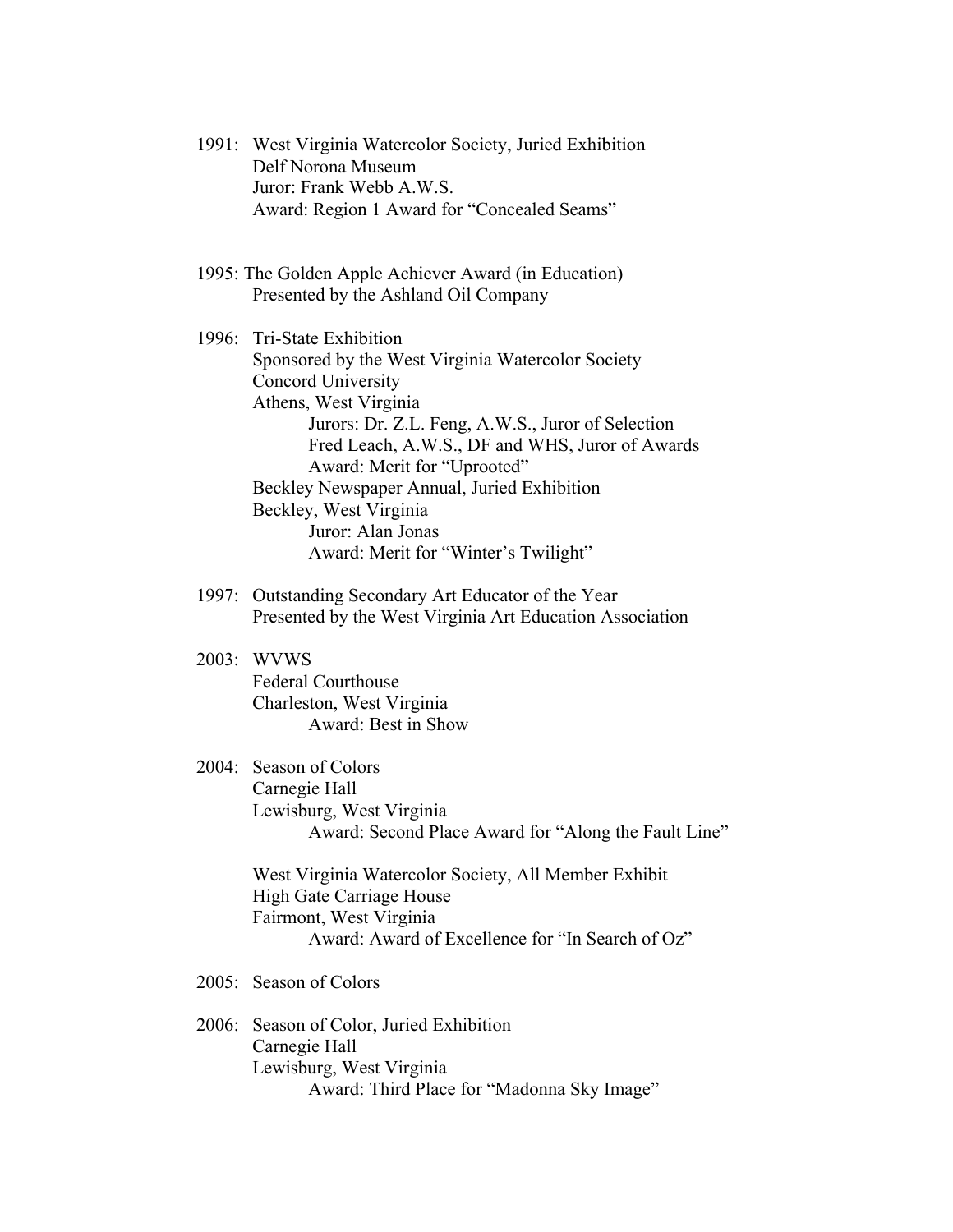2008: Kentucky Watercolor Society, 31 Juried Aqueous USA Actors Theatre Louisville, Kentucky Juror: Lian Znen Awards: The Golden Artist Colors & Graphic Award for "Anasazi Mystery" and Travel Show Award West Virginia Watercolor Society 2008, Juried Exhibition The Chuck Mathena Center Princeton, West Virginia Juror: Vera Dickerson, A.W.S., N.W.S. Award: Award of Excellence for "Golden Patchwork" West Virginia Retired Art Teacher of the Year 2008 Presented by the West Virginia Art Education Association, Fall Conference Shepherd University Shepherdstown, West Virginia West Virginia Watercolor Society, All Member Exhibition Grave Creek Mound Archeological Complex Gallery Moundsville, West Virginia Juror: Marilyn Hughey Phillis, A.W.S., N.W.S. Award: The Jeanne Whistler Cal Memorial Award for "Tiger Lilly Tapestry" 2009: West Virginia Watercolor Society 25<sup>th</sup> Anniversary, Juried Exhibition Travel Exhibit Shepherd University Shepherdstown, WV Juror: Sonja Evanniska, Coordinator of Painting & Drawing Award: Honorable Mention for "Where Once We Lived" 2010: Weat Virginia Watercolor Society, Juried Exhibition Gallery 842 Huntington, West Virginia (Accepted: "Seam, Where Does it End" and "Song of Summer") Award: Award of Merit for "Seam, Where Does it End" Southern Watercolor Society Glerna Mahr Center for the Arts Anne P. Baker Gallery, Madisonville, Kentucky Award: Selected for Invitation cover, "Anasazi Mystery"

 $62<sup>nd</sup>$  Annual Virginia Highlands Festival, Juried Exhibition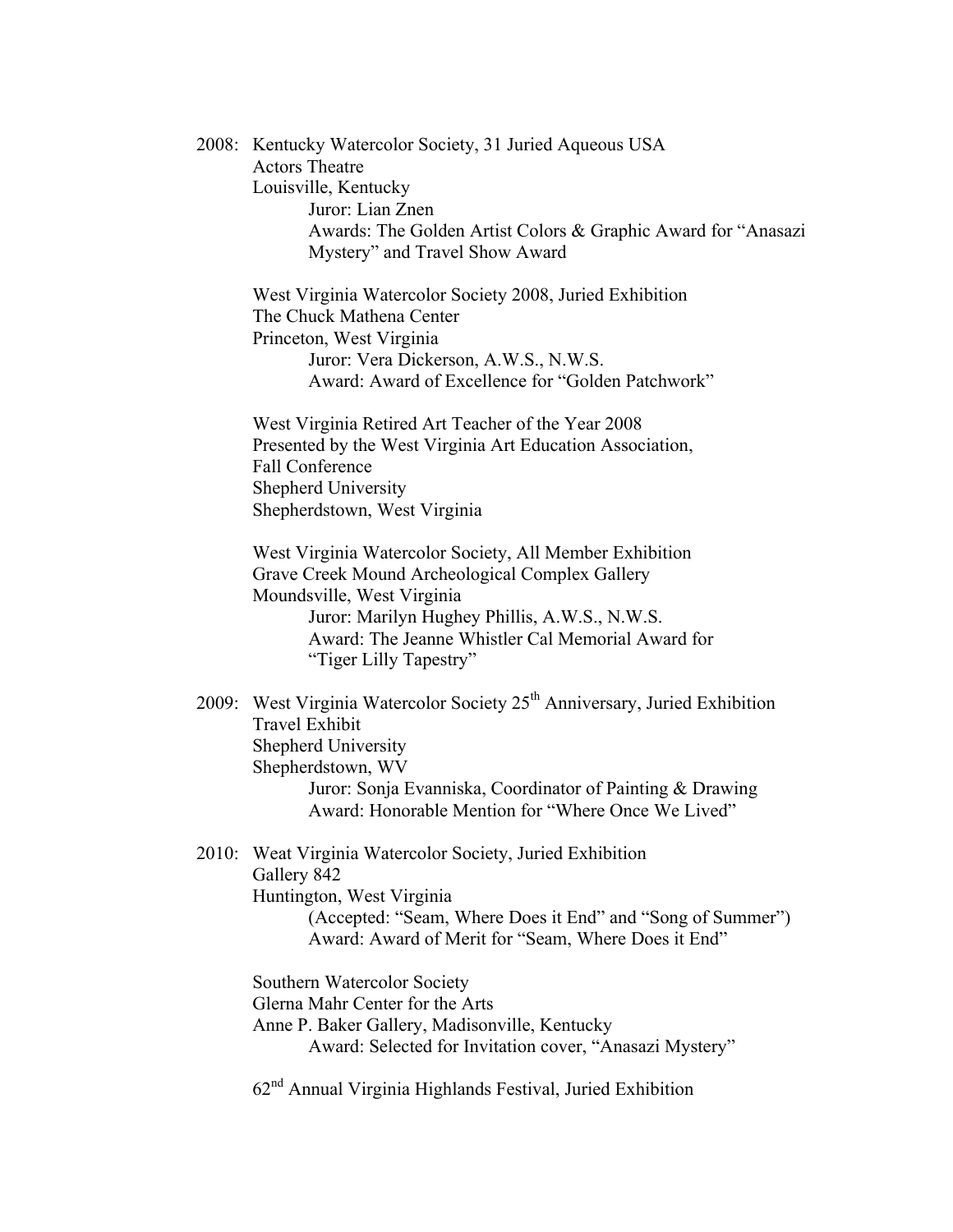Arts Depot Abington, Virginia Award: Honorable Mention for "Anasazi Mystery"

## **One Person Exhibitions and Invitationals:**

|       | 1980: 12 West Virginia Artists Festival<br>Ghent Galleries - Norfolk, Virginia                                                                           |
|-------|----------------------------------------------------------------------------------------------------------------------------------------------------------|
|       | 1982: Southern Image: One Woman Show<br>Ghent Galleries - Norfolk, Virginia                                                                              |
|       | Three Views: Invitational – The Watercolorist<br>Ampersand Gallery - Asheville, North Carolina                                                           |
|       | 1983: One Woman Exhibition<br>Davis County Art Guild Gallery - Lexington, North Carolina                                                                 |
|       | 1984: One Woman Show<br>Bluefield State College – Bluefield, West Virginia                                                                               |
|       | 1986: One Woman Show<br>Inter-American Development Bank Gallery – Washington, DC                                                                         |
|       | One Woman Exhibition of Recent Watercolors<br>Alexander Fine Arts Gallery, Concord University – Athens, West Virginia                                    |
|       | 1988: One Person Show<br>Bluefield Arts and Crafts, Center Gallery – Bluefield, West Virginia                                                            |
|       | 1989: American Association of University Women Invitational<br>Bluefield Arts and Crafts, Paine Gallery - Bluefield, West Virginia                       |
|       | 1994: Motor City/Mountain State Exchange Exhibit<br>Artist Invitational (Eight West Virginia Artists Selected)<br>Urban Park Gallery - Detroit, Michigan |
|       | 1997: Southern Community College – Richlands, Virginia<br>(Ellen Elms, Gallery Director)                                                                 |
| 1999: | Sisters Coffee House - Princeton, West Virginia<br>(November – December $5^{\text{th}}$ )                                                                |
|       | Carnegie Hall - Lewisburg, West Virginia                                                                                                                 |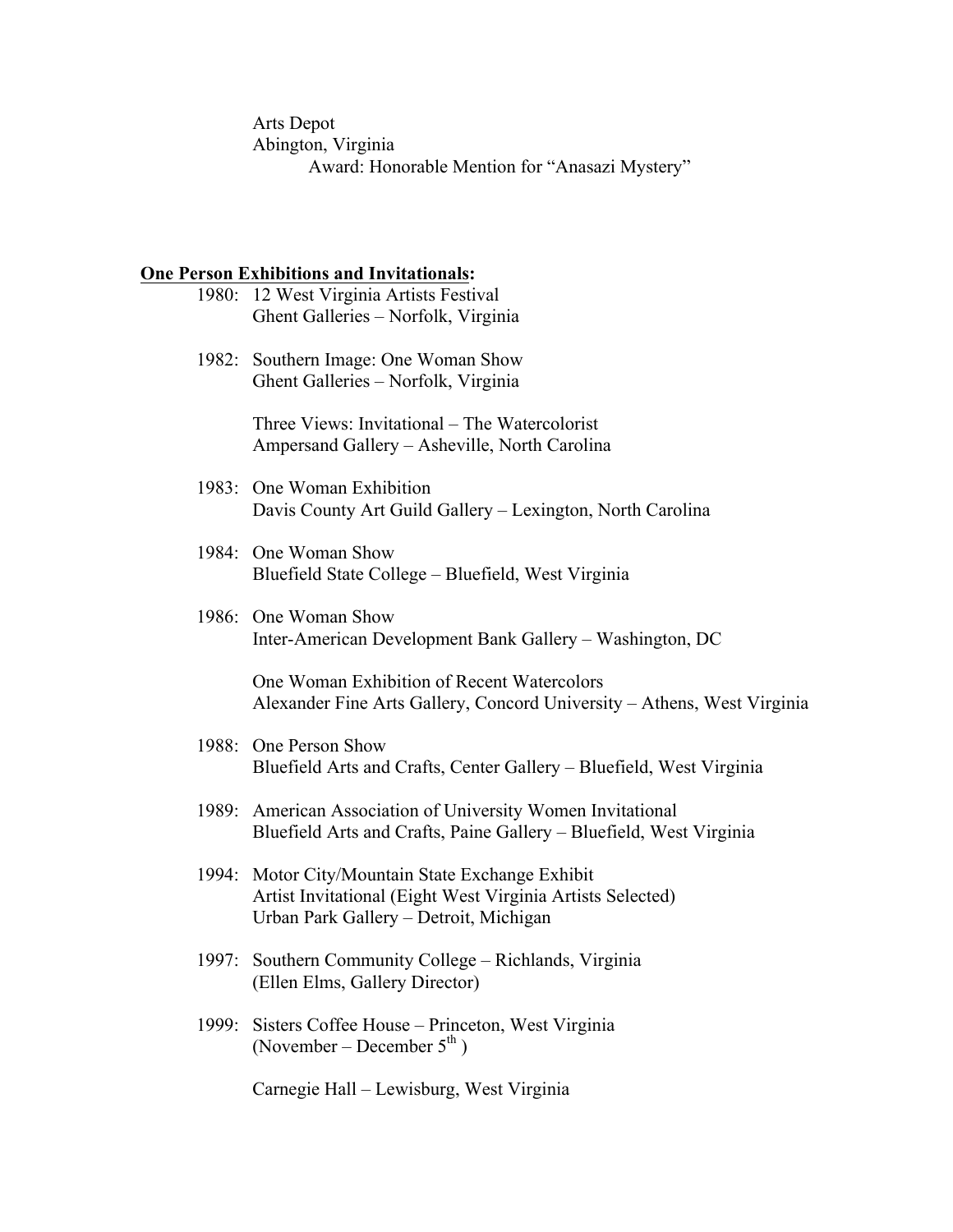(Louise Peltier, Director) (December – January 15, 2000)

- 2009: Virginia Western Community College Roanoke, Virginia (Sue Steele Thomas, Gallery Director)
- 2010: "Patterns & Textures" The Chuck Mathena Center – Princeton, West Virginia
- 2017: "Retrospect" Paine Gallery, Bluefield Arts Center – Bluefield, West Virginia (Betty Brainerd, Director)

### **Exhibitions:**

1972: Appalachian Corridors Exhibition 3 Sunrise Art Gallery Charleston, West Virginia Jurors: Katherine Koh and Joel Myers

> 41<sup>st</sup> Allied Artists of West Virginia Sunrise Museum Juror: Donald Roberts

Exhibition 80 Huntington Galleries Huntington, West Virginia Juror: Edward Betts, A.W.S.

1979: 24<sup>th</sup> Virginia Beach Boardwalk Art Show Virginia Beach, Virginia Juror: Eudorah Moore, National Endowment for the Arts

> Ten for Ten Stifel Fine Arts Center Wheeling, West Virginia

1980: Cross Currents 1980 Stifel Fine Arts Center Wheeling, West Virginia Jurors: Donald Young and Rhoda Hoffman

Buyers Market, Cultural Center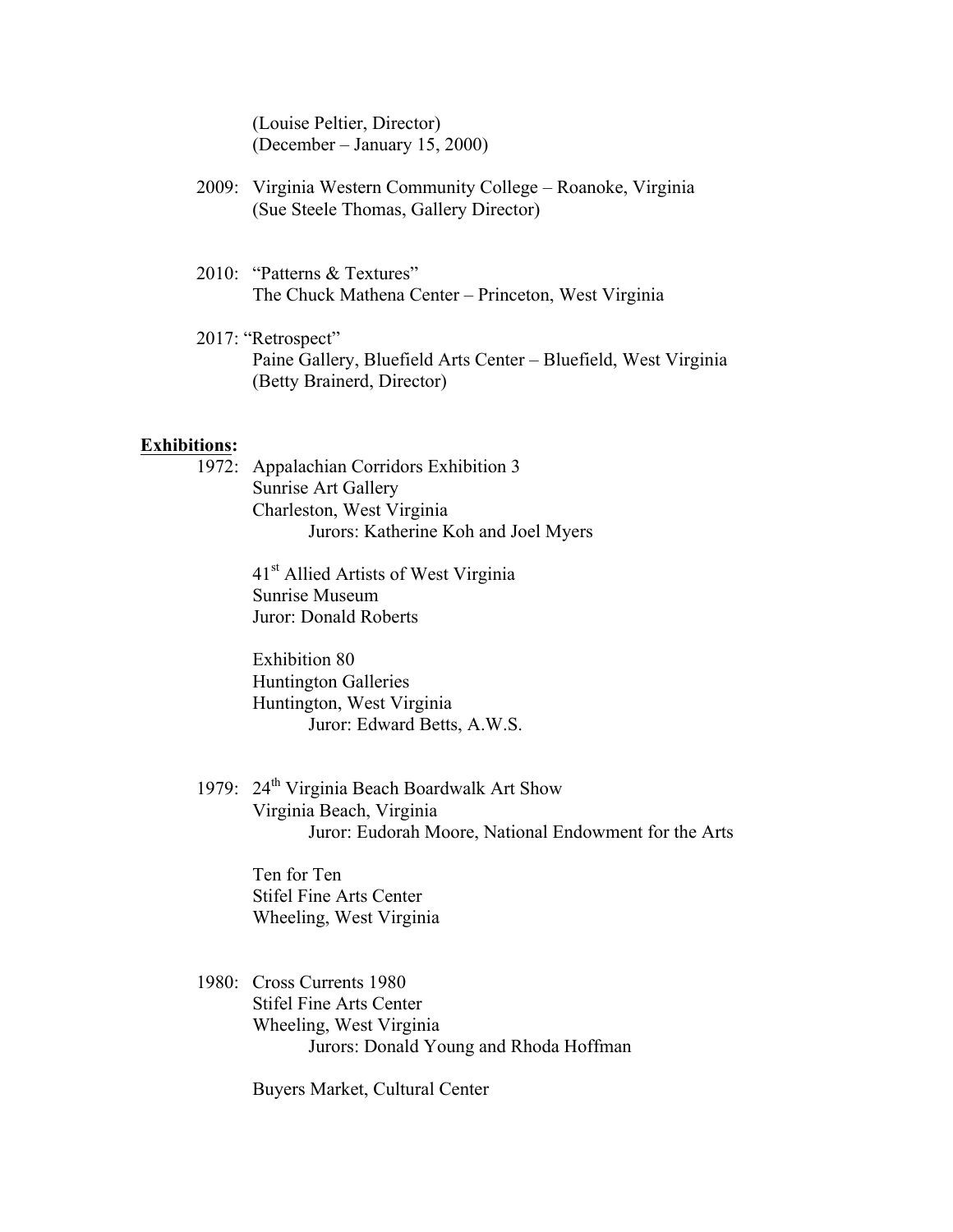Charleston, West Virginia Juror: Selection of Artists and Craftsman

- 1981: Pittsburg Watercolor Society, Aqueous Open '81 Pittsburgh, Pennsylvania Juror: Jeannie Dobie, A.W.S
- 1982: 27<sup>th</sup> Virginia Beach Boardwalk Art Show Virginia Beach, Virginia Juror: Eudorah Moore

The Face of West Virginia Department of Culture and History, Science and Culture Center Charleston, West Virginia

Virginia Highlands Festival Abingdon, Virginia Juror: James Wood

1983: Springfest Charlotte, North Carolina

> Rhododendron State Outdoor Arts and Crafts Show Charleston, West Virginia Juror: Arthur J. Barbor, A.W. S.

28<sup>th</sup> Virginia Beach Boardwalk Art Show Virginia Beach, Virginia Juror: Lowel Nesbitt

Virginia Highlands Festival Abingdon, Virginia Juror: Mary Britton Lynch

Watercolor Selected for the World Trade Center Norfolk, Virginia

Beckley Arts and Crafts Show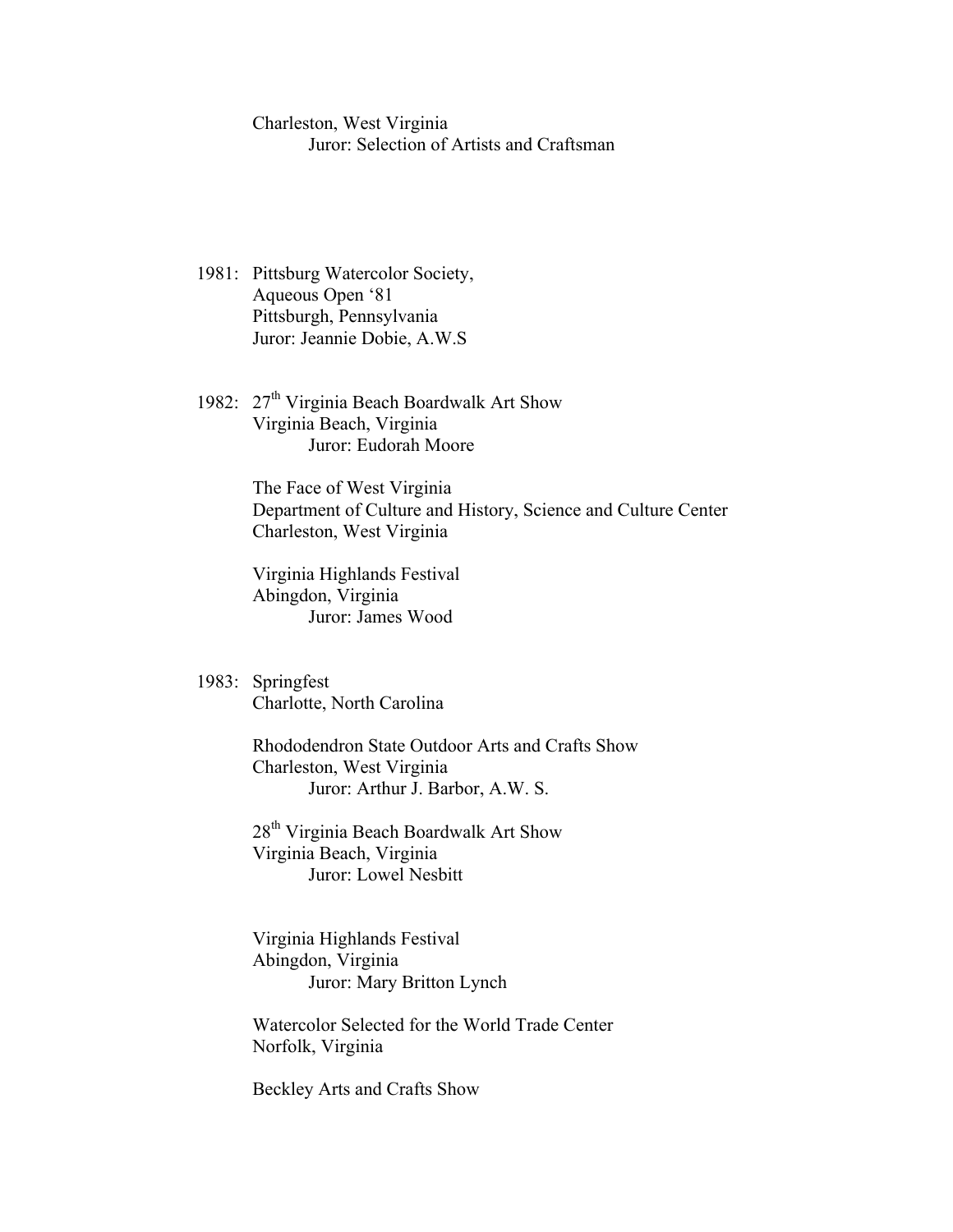Beckley West Virginia Juror: Gerog Shook, A.W.S.

An Occasion for the Arts, Juried Exhibition Williamsburg, Virginia

1984: Southern Watercolor Society Exhibition High Museum Atlanta Georgia Juror: Edward Betts, A.W.S.

> Virginia Highlands Festival, Juried Exhibition Abingdon, Virginia

Small Works Exhibition Invitational Ghent Galleries Norfolk, Virginia

1985: Georgia Watercolor Society Exhibition Madison, Georgia Juror: Oscar Velasquez, A.W.S.

> Southern Watercolor Society Exhibition Jackson, Mississippi Juror: Glen Bradshaw, West Virginia

Rhododendron State Outdoor Arts and Crafts Show Charleston, West Virginia

30<sup>th</sup> Virginia Beach Boardwalk Art Show, Juried Exhibition Virginia Beach, Virginia

Pennsylvania Watercolor Society Exhibition, Juried Exhibition

1986: 31<sup>st</sup> Virginia Beach Boardwalk Art Show, Juried Exhibition Virginia Beach Virginia

> Virginia Highlands Festival Abingdon, Virginia Juror: Guy F. Lipscomb, Jr.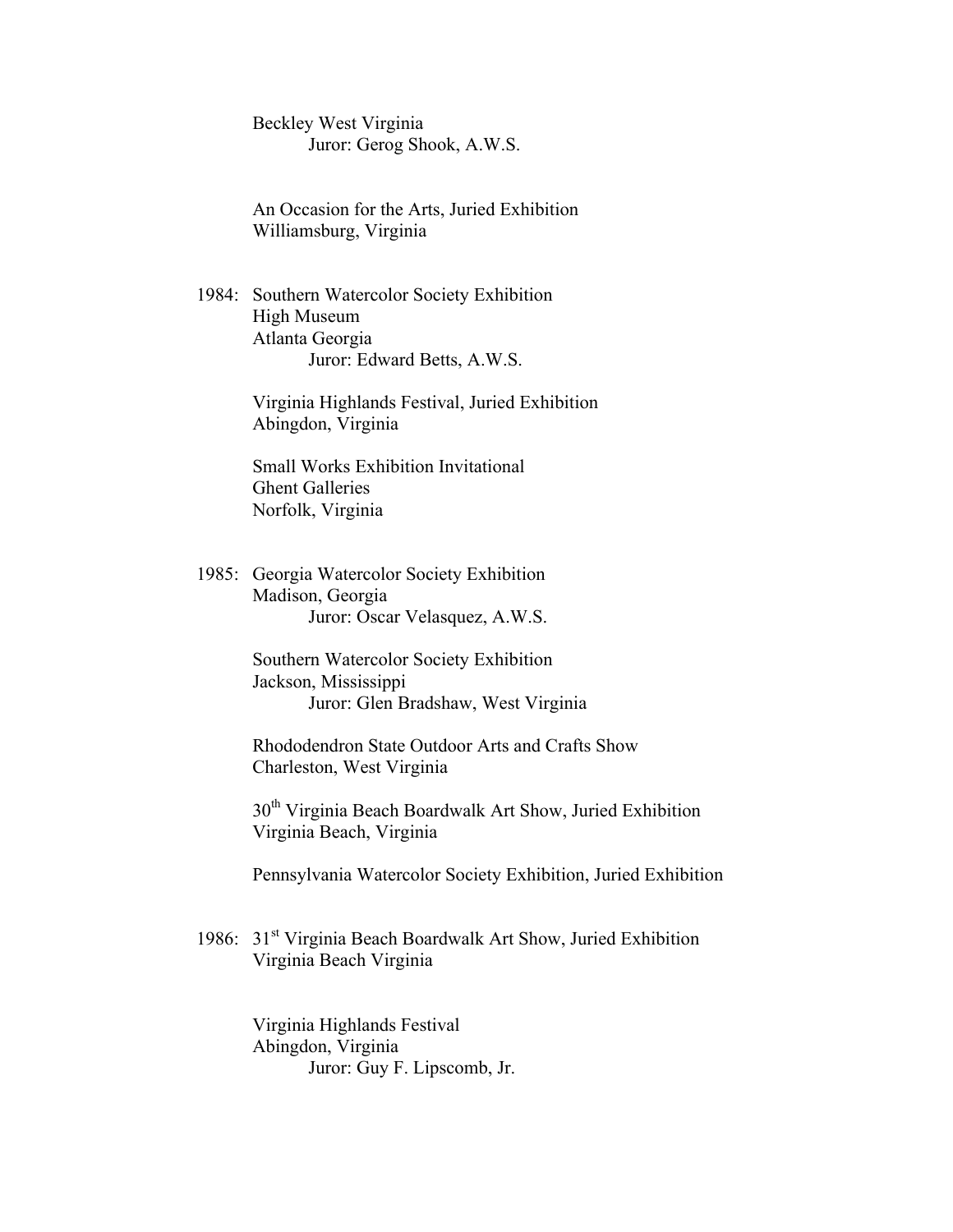Kentucky Watercolor Society Exhibition Kentucky Historical Museum Frankford, Kentucky Juror: Serge Hollerback

1987: Springfest – Juried Arts Festival Charlotte, North Carolina

> Southern Watercolor Society -  $11<sup>th</sup>$  Annual Exhibition Norick Art Center Oklahoma City, Oklahoma Juror: Margaret M. Martin, A.W.S.

32<sup>nd</sup> Virginia Beach Boardwalk Art Show, Juried Exhibition Virginia Beach, Virginia

Three Rivers Arts Festival Pittsburgh, Pennsylvania Juror: Charlotta Kotik, Curator of Contemporary Art for The Brooklyn Museum

Virginia Highlands Festival – Juried Arts Exhibition Abingdon, Virginia Juror: Marbury Hill Brown, A.W.S

Williamsburg, Virginia Juror: Michael Monroe, Curator for Renwick Gallery

1988: 33rd Virginia Beach Boardwalk Art Show Virginia Beach Virginia Juror: Jack Beal

> Virginia Highlands Festival – Juried Arts Exhibition Abingdon, Virginia Juror: Steve Jordan, A.W.S.

Neptune Festival Virginia Beach, Virginia Juror: Michael Kampen

Orange County National Watercolor Exhibit Goshen, New York Juror: Morris J. Shubin, A.W.S.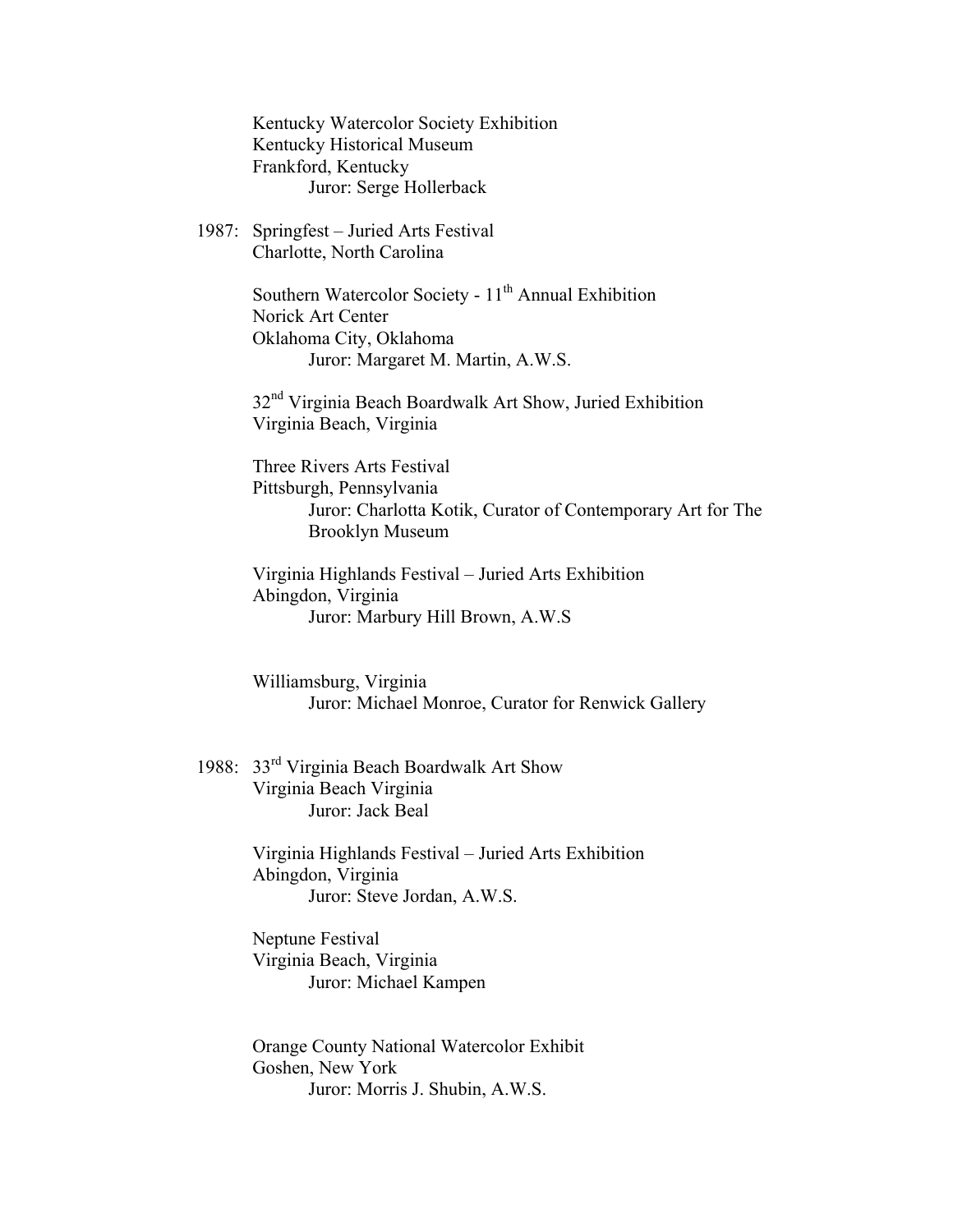1989: Springfest Fine Arts & Master Crafts Show Charlotte, North Carolina

> 34<sup>th</sup> Virginia Beach Boardwalk Art Show, Juried Exhibition Virginia Beach, Virginia

Centerfest Durham, North Carolina

1990: An Occasion for the Arts Williamsburg, Virginia

> 35th Virginia Beach Boardwalk Art Show, Juried Exhibition Virginia Beach, Virginia

1991: Boston Mills Artfest Boston Mills Resort Peninsula, Ohio

> New River Art Exhibition Fine Arts Center for the New River Valley Pulaski, Virginia Jurors: Julia W. Boyd, Associate Curator, 20<sup>th</sup> Century Art Virginia Museum of Fine Arts Richmond, Virginia

West Virginia Juried Exhibition 1991 The Cultural Center Capitol Complex Charleston, West Virginia Jurors: Joan Farrell, The Farrell Collection, Washington, D.C. and Appalachian Collection Bethesda, Maryland Suzanne Reese Horvitz, Executive Director, Foundation for Today's Art, Nexus Gallery Philadelphia, Pennsylvania Phyllis Rosenweig, Associate Curator, Hishhorn Museum and Sculpture Garden, Smithsonian Institute Washington DC

1992:  $24^{\text{th}}$  W&J National Painting Show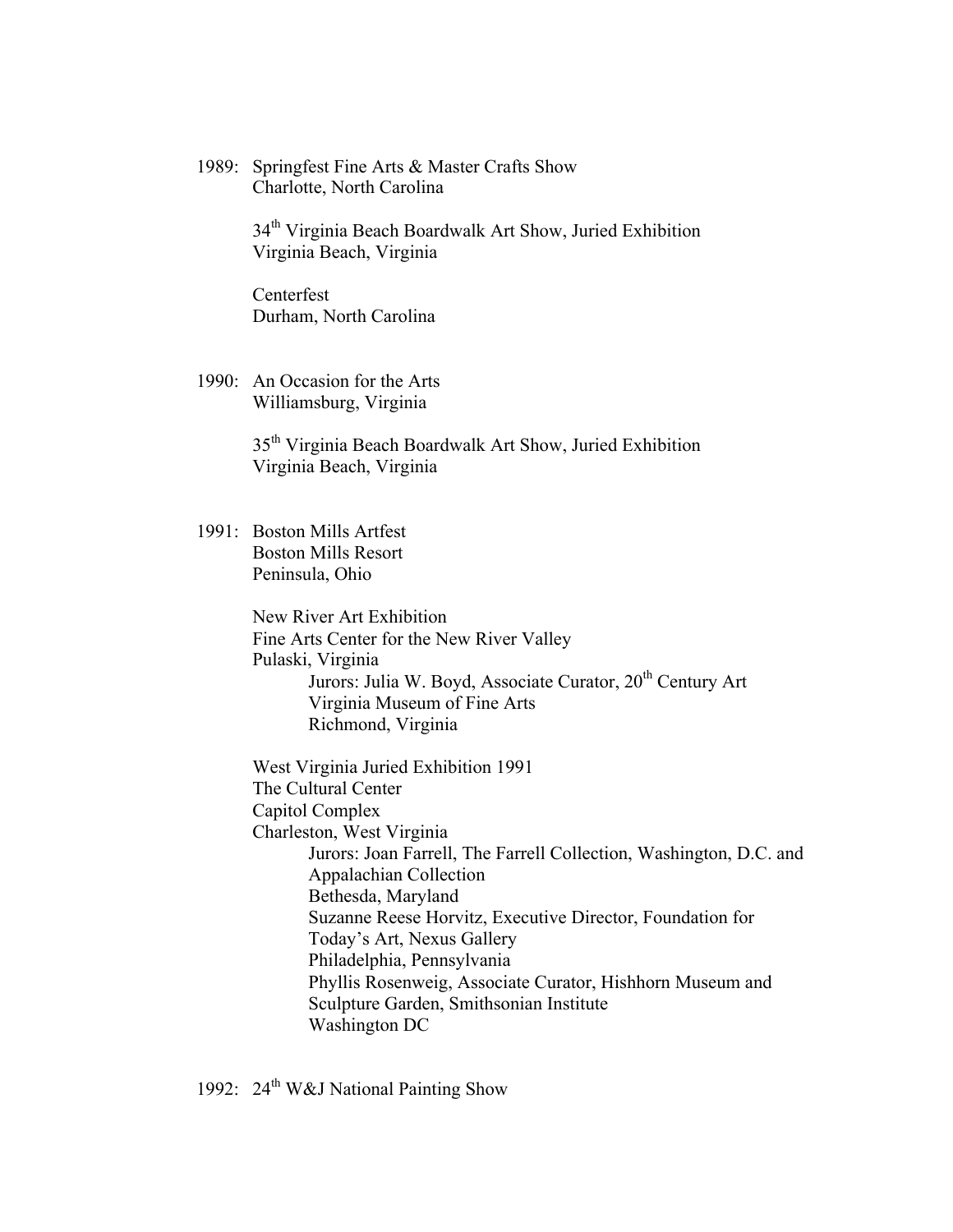Olin Fine Arts Center Gallery, Washington & Jefferson College Washington, Pennsylvania Jurors: Robert Olds (Slide Juror) John O'Buck (Award Juror)

37<sup>th</sup> Virginia Beach Art Show Virginia Beach, Virginia Jurors: Nohra Haime, Haime Gallery, New York, New York Edwin Ritts, Jr., Executive Director Ashville Art Museum, Ashville, North Carolina Ted Potter, Director of Atlantic Center for the Arts, New Smyrna, Florida

An Occasion for the Arts, Juried Exhibition Williamsburg, Virginia

1993: New River '93 Second Biennial – Juried Regional Arts Exhibition Perspective Gallery, Squires Student Center, Virginia Tech Blacksburg, Virginia Juror: Julyen Norman

38th Virginia Beach Boardwalk Art Show Virginia Beach, Virginia (Selected for judging)

1994: 39<sup>th</sup> Virginia Beach Boardwalk Art Show Virginia Beach, Virginia Jurors: Jeff Fleming, Curator of SECCA Winston Salem, North Carolina Mark Leach, Curator Mint Museum Charlotte, North Carolina Paula Owen, Director VA Center for 'Craft Art For Craft Art' Richmond, Virginia

Virginia Highlands Festival – Juried Arts Exhibition Abingdon, Virginia Juror: Carrie Brown, A.W.S.

Allied Artists Exhibition '94 –  $59<sup>th</sup>$  Exhibition Sunrise Museum Charleston, West Virginia Jurors: Richard Royal, Design Director General Motors Arturo Sandoval, Professor of Fine Arts, University of Kentucky Carolyn Eyler, Curator of William King Regional Arts Center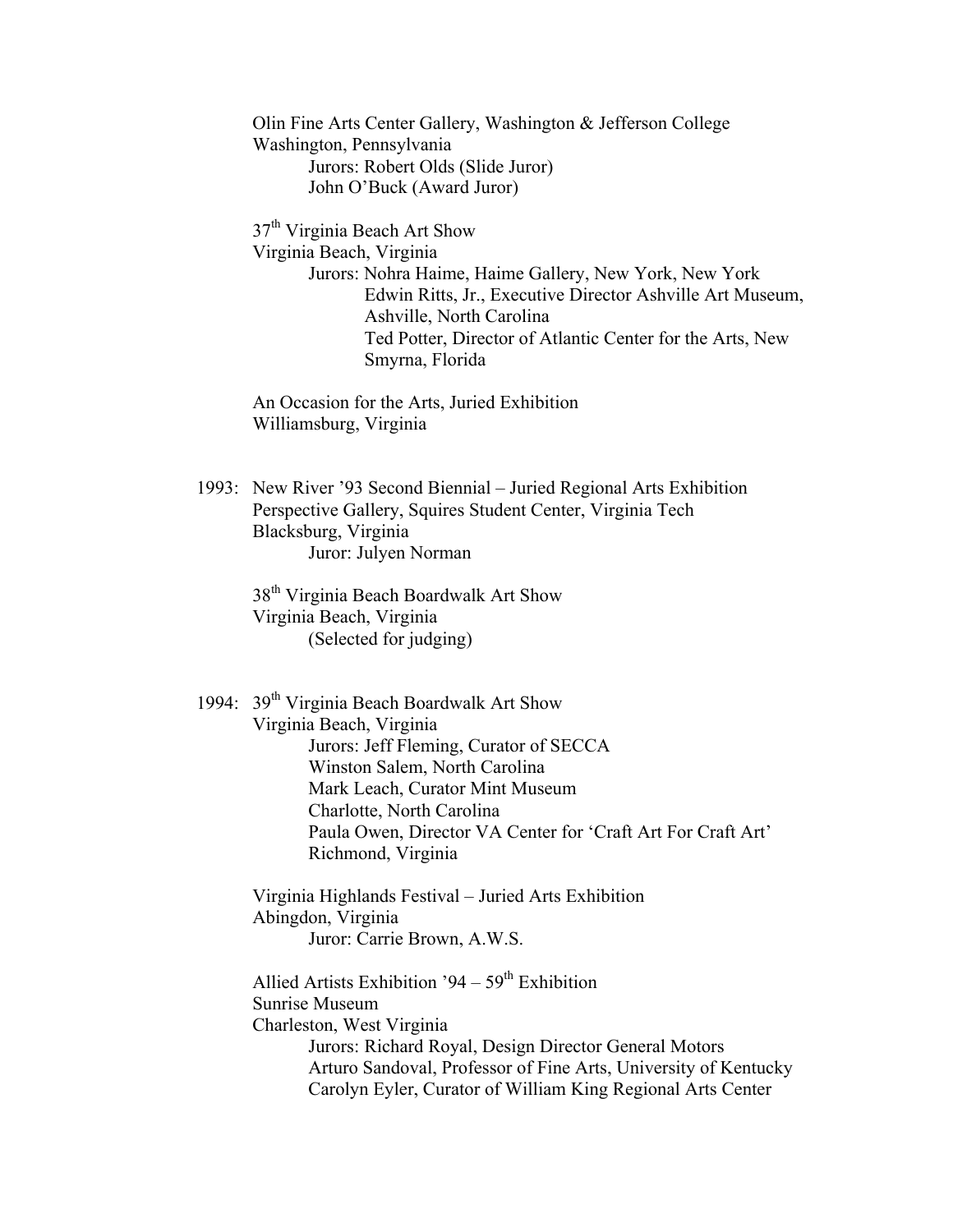1995: Arizona Aqueous National 1995 –  $10^{th}$  Annual Water Medium Exhibition Tubac Center of the Arts Tubac, Arizona Jurors: Edward Betts (Juror of Selection) Rob Erdle (Juror of Awards) 1996: West Virginia Juried Exhibition The Cultural Center Charleston, West Virginia Jurors: Scott R. Belville, Professor of Art, University of Georgia Sherry Fotopoulos, Owner/Designer, S. Foto Jewelry and Sculpture Studio; Instructor Southwest Craft Center San Antonio, Texas Charles W. Massey, Professor of Art, Ohio State University Columbus Ohio Georgia Watercolor Society XVII National Exhibition Gwinnett Fine Arts Center Duluth, Georgia Juror: Christopher Schink, A.W.S. ("Culvert Seams" selected for traveling exhibition) 41st Virginia Beach Boardwalk Art Show Virginia Beach, Virginia Jurors: Dennis Barrie, Director of Rock & Roll Hall of Fame, Cleveland, Ohio Richard Waller, Director of Marsh Gallery, University of Richmond Richmond, Virginia Barbara Maeto, Associate Curator of Education, Coran Gallery Washington, D.C. "Waterworks" West Virginia Watercolor Society Invitational Exhibition Tamarack Beckley, West Virginia Virginia Highlands Festival, Juried Exhibition Abingdon, Virginia Juror: Al Stine 1997: Arizona Aqueous XI Tubac Center of the Arts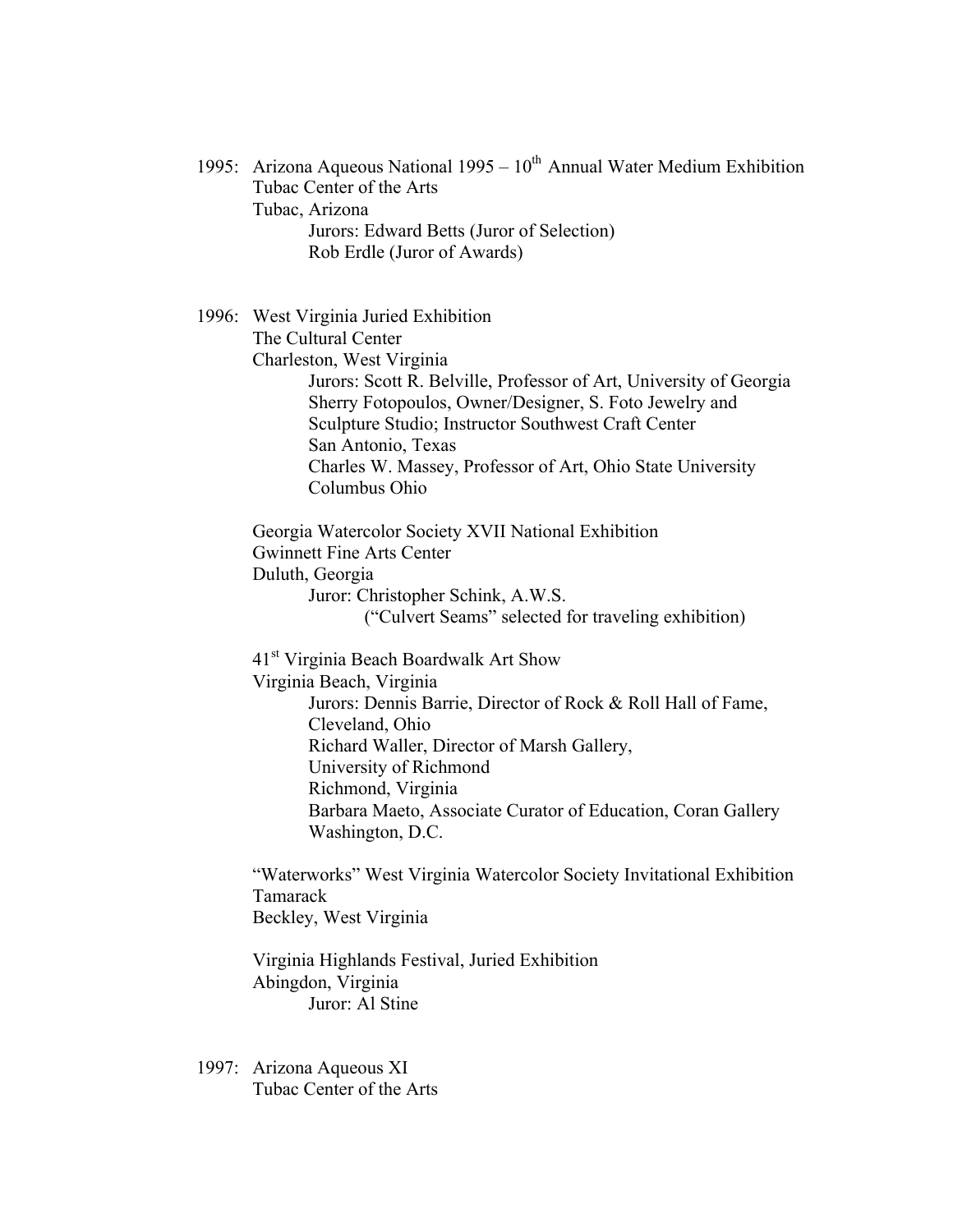Tubac, Arizona Juror: Marilyn Hughey Phillis, A.W.S., N.W.S. Southern Watercolor Society 20<sup>th</sup> Annual Juried Exhibition Delf Norona Museum Grave Creek Mound Moundsville, West Virginia Juror: Edward Betts, N.A., A.W.S. and D.F. 42nd Virginia Beach Boardwalk Art Show and Festival Virginia Beach, Virginia Jurors: Kevin Grogan, Director of Fisk Museum Nashville, Tennessee Ned Rifkin, Director of High Museum Atlanta, Georgia Barbara Mateo, Associate Curator of Education, Cororan Gallery Washington, D.C. Aqueous '97 Kentucky Watercolor National Juried Exhibition Elizabethtown Community College Elizabethtown, Kentucky Juror: Dean Davis The Invitational Art Show, J. Butcher Gallery Concord University Athens, West Virginia Beckley Newspapers Annual Juried Exhibition Beckley Newspapers Gallery Beckley, West Virginia Jurors: Lou Gates and Ellen Anderson West Virginia Watercolor Society Juried Exhibition Glenville State College Glenville, West Virginia William Vrscak, A.W.S.

1998: "Special to West Virginia" Invitational Dickerson Gallery, Tamarack Beckley, West Virginia 43rd Virginia Beach Boardwalk Art Show, Juried Exhibition Virginia Beach, Virginia

> "Fruit of the Earth" Invitational Dickerson Gallery, Tamarack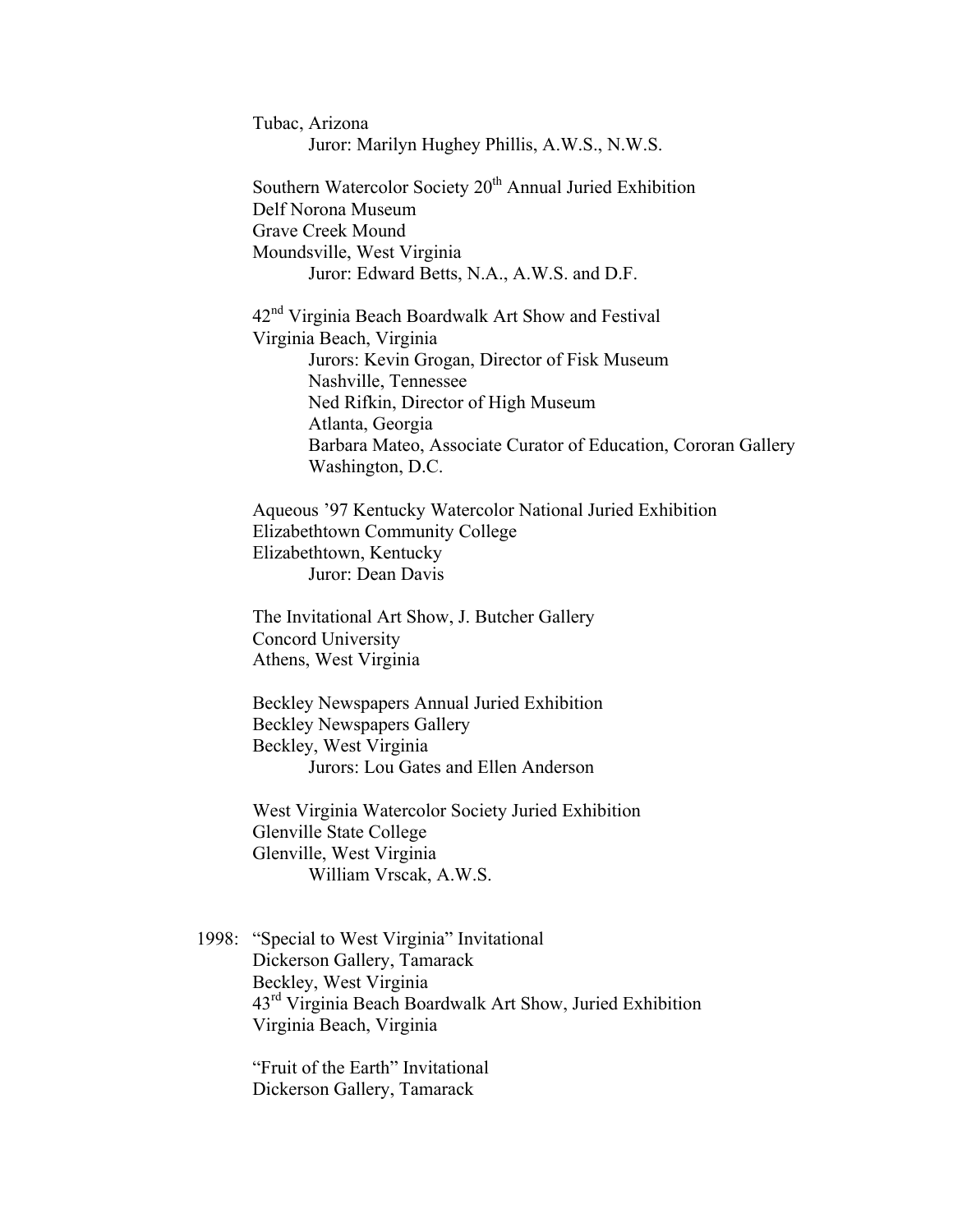Beckley, West Virginia

9th Annual "Seasons of Color" Juried Exhibition Carnegie Hall Lewisburg, West Virginia

1999: "Non-Objective" Invitational Dickerson Gallery, Tamarack Beckley, West Virginia

> West Virginia Watercolor Boardwalk Art Show Virginia Beach, Virginia

"Walls and Windows" Invitational Dickerson Gallery, Tamarack Beckley, West Virginia

2000: W & J National Painting Show Olin Fine Arts Gallery Washington, Pennsylvania Juror: Staley Lewis, Professor of Painting and Drawing American University Washington, D.C.

> Georgia Watercolor Society 21<sup>st</sup> National Exhibition Thomasville Cultural Center Thomasville, Georgia Juror: Domenic DiStefano, A.W.S.

44<sup>th</sup> Virginia Beach Boardwalk Art Show Virginia Beach, Virginia

2001:  $45<sup>th</sup> Virginia Beach Board$  Boardwalk Art Show Virginia Beach, Virginia

> Aqueous USA  $2001$  – Kentucky Watercolor Society,  $24<sup>th</sup>$  National Exhibition Actors Theatre Louisville, Kentucky Juror: Cheng-Khee Chee

"Culverts to Canyons" One Person Invitational Exhibition Concord University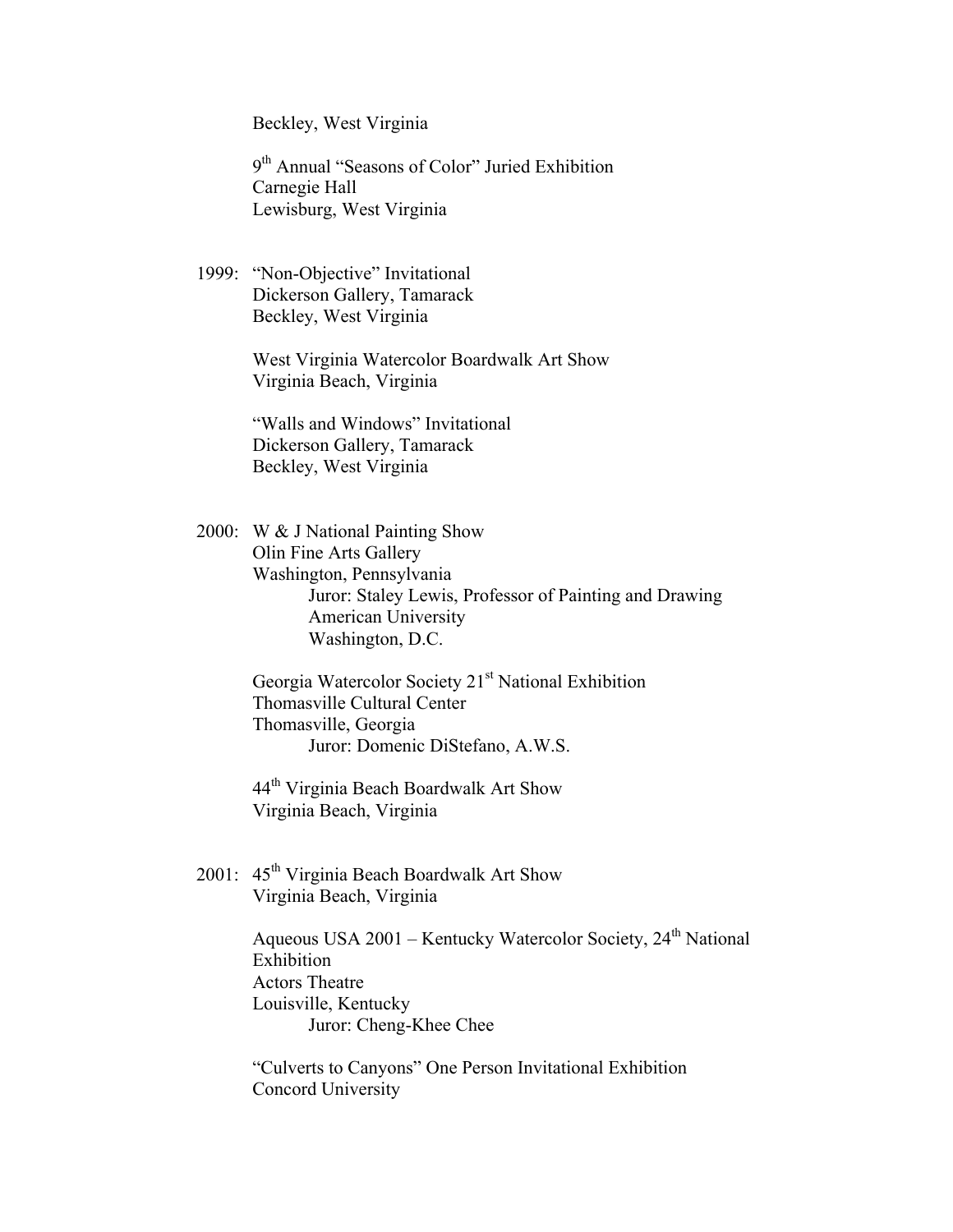Athens, West Virginia

Impressions Show Group Invitational Dickerson Gallery, Tamarack Beckley, West Virginia (Directed by Shir Wooton)

West Virginia Watercolor Society Signature Member Invitational Greenbrier Hotel White Sulfur Springs, West Virginia

2002: 2002 Federal Courthouse Exhibit of Tamarack Artisans Robert C. Byrd Federal Courthouse Charleston, West Virginia

> West Virginia Watercolor Society Members Show Dickerson Gallery, Tamarack Beckley, West Virginia

Women's Expo – Mercer County Chamber of Commerce Brushfork Armory Bluefield, West Virginia

WVWS Signature Member Invitational Greenbrier Hotel White Sulfur Springs, West Virginia

2003: "Spring" Tamarack Invitational Dickerson Gallery, Tamarack Beckley, West Virginia (Directed by Shir Wooton)

> West Virginia Watercolor Society All Member Show Robert C. Byrd Federal Courthouse Charleston, West Virginia Award: Best In Show for "Walls at Madam Creek"

 $47<sup>th</sup>$  Virginia Beach Boardwalk Art Show Contemporary Art Center of Virginia Virginia Beach Virginia (Directed by Denise Wynn)

West Virginia Juried Exhibition The Cultural Center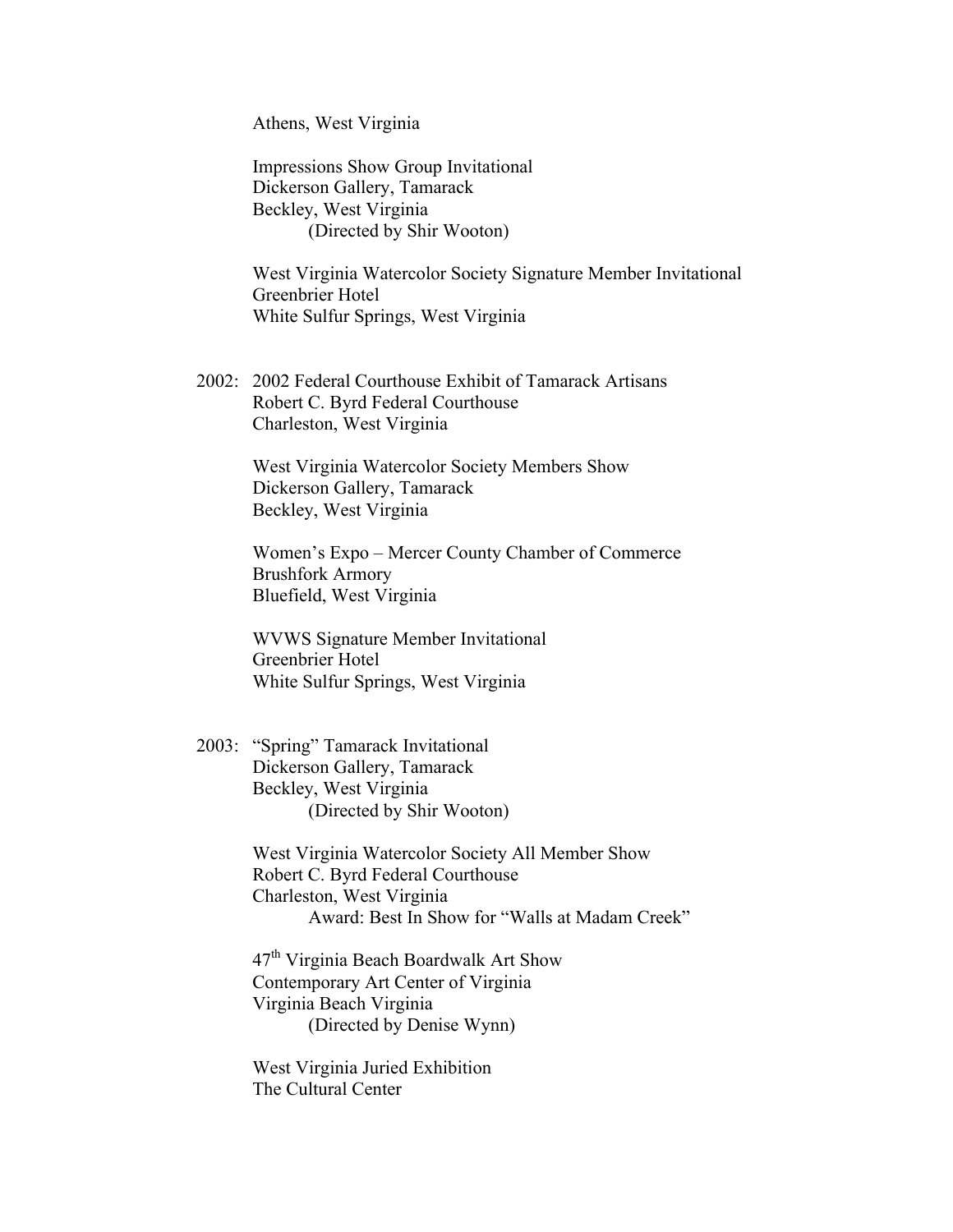Charleston, West Virginia Juror: James Adkins, Director of Visual Arts Howard Community College Columbia, Maryland

West Virginia Watercolor Society 2003 State Juried Exhibition 16<sup>th</sup> Annual Exhibition, Randolph County Community Arts Center Elkins, West Virginia Juror: Bill Urscah, AWS (Two Works Accepted)

"Ethereal Concepts" Tamarack Invitational Dickerson Gallery, Tamarack Beckley, West Virginia (Directed by Shir Wooton)

An Occasion for the Arts, Juried Arts and Crafts Festival Williamsburg, Virginia

West Virginia Watercolor Society Invitational Carnegie Hall Lewisburg, West Virginia (Mary Leb, Director)

25th Anniversary Invitational Exhibition Fine Arts Center for the New River Valley Pulaski, Virginia (Judy Ison, Executive Director and Edna Isbill,  $25<sup>th</sup>$  Anniversary Chair)

West Virginia Watercolor Society Signature Member Invitational Greenbrier Hotel White Sulfur Springs, West Virginia

2004: West Virginia Watercolor Society Tri-State Exhibition 2004 Stifel Fine Arts Center Wheeling, West Virginia Works Accepted: "Whimsical Connections" and "Along The Fault"

Allied Artist of West Virginia 64<sup>th</sup> Juried Exhibition Parkersburg Art Center Parkersburg, West Virginia Works Accepted: "Night Tide Rhythms," "Searching for Oz," and "Whimsical Connection"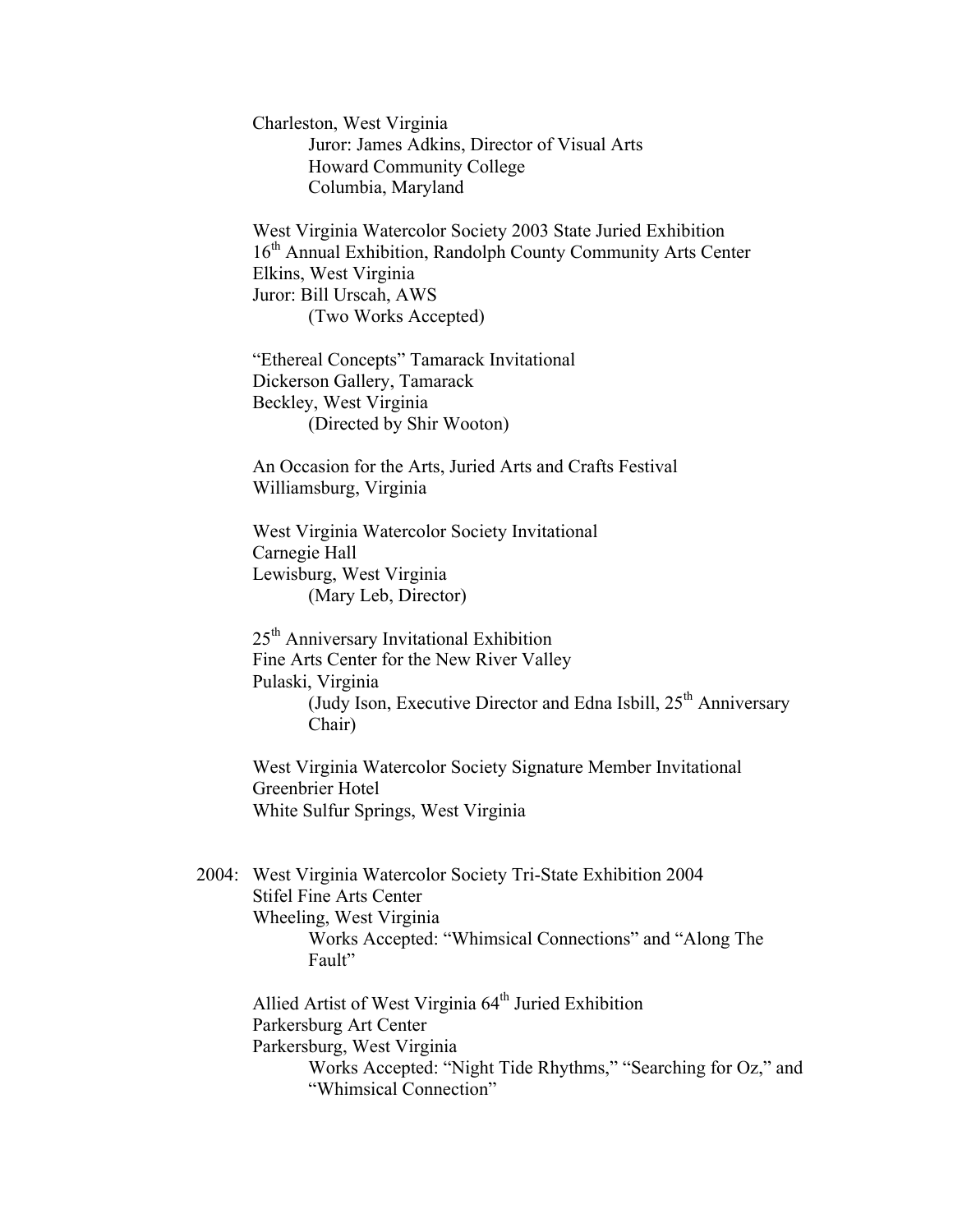Juried Group Exhibition Pannonia Gallery Blacksburg, Virginia Works Accepted: "Night Tide Rhythms," "Searching for Oz," and "Whimsical Connection" Virginia Highlands Festival, 56<sup>th</sup> Juried Exhibition Abingdon, Virginia Juror: Harry Thompson, N.W.S. Works Accepted: "Southern Glory" Season of Colors Carnegie Hall Lewisburg, Virginia (Mary Leb, Director) Work Accepted: "Along The Faultline" Awards: Second Place "Season of Colors" Award West Virginia Watercolor Society All Members Exhibit High Gate Carriage House Fairmont, West Virginia Works Accepted: "Could This Be Oz" Awards: Award of Excellence for "In Search of Oz" West Virginia Watercolor Society Signature Member Invitational Greenbrier Hotel White Sulfur Springs, West Virginia Work Exhibited: "In Search of Oz" 2005: West Virginia Watercolor Society Exhibit Monongalia Arts Center Benedam Gallery Juror: Dr. John Bernard Schultz, Dean of the College of Creative Arts West Virginia University Morgantown, West Virginia Works Accepted: "Mesa Up Close and Far Away" and "Bearstown Park"

2006: Virginia Beach Boardwalk  $51<sup>st</sup>$  Annual Art Show and Festival Contemporary Art Center of Virginia Virginia Beach, Virginia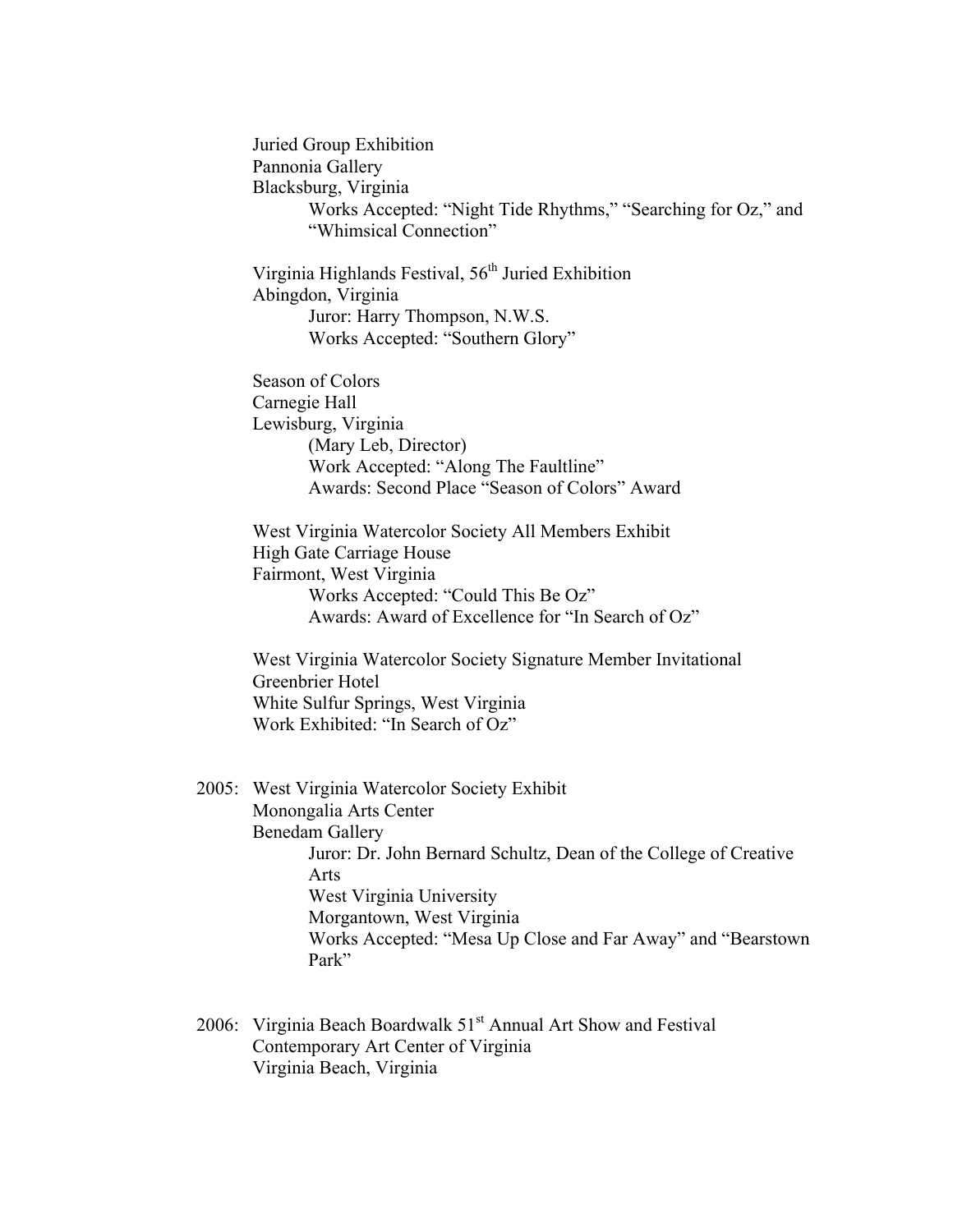| Works Sent To Jurors: "Missing One," "Crow's Nest," Cave<br>Light," and "Shawnee Load"                                                                                                                                    |
|---------------------------------------------------------------------------------------------------------------------------------------------------------------------------------------------------------------------------|
| West Virginia Watercolor Society Juried Exhibition<br>Carnegie Hall<br>Lewisburg, West Virginia<br>Juror: Judi Belts, N.W.S., A.W.S.<br>Works Accepted: "Whimsical Connection"                                            |
| Season of Colors Juried Exhibition 2006<br>Carnegie Hall<br>Works Accepted: "Anasazi Mystery," and "Madonna Sky"<br><b>Awards: Third Place</b>                                                                            |
| 2007: Virginia Beach Boardwalk Juried Art Show and Festival 2007<br>Contemporary Art Center of Virginia<br>Virginia Beach, Virginia<br>Works Sent To Jury: "All But One," "Cave Light," "Uprooted,"<br>and "Madams Creek" |
| Allied Artists of West Virginia Signature Member Invitational<br>Tamarack<br>Beckley, West Virginia<br>Works: "In Search of Oz" and "Along The Fault Line"                                                                |
| Season of Color 2007 Juried Exhibition – Theme Interaction<br>Carnegie Hall<br>Lewisburg, West Virginia<br>Work Accepted: "City Jazz"                                                                                     |
| Concord University Faculty Exhibition<br>Concord University<br>Athens, West Virginia<br>Works Displayed: "Anasazi Mystery" and "Beyond the Arena"                                                                         |
| SECAC – West Virginia Art Faculty Exhibition<br>Southeast College Art Conference<br>City Hall<br>Charleston, West Virginia<br>Works Accepted: "Beyond the Arena" and "Ancient Arena"                                      |
| Season of Color – Holiday Invitational<br>Tamarack<br>Beckley, West Virginia                                                                                                                                              |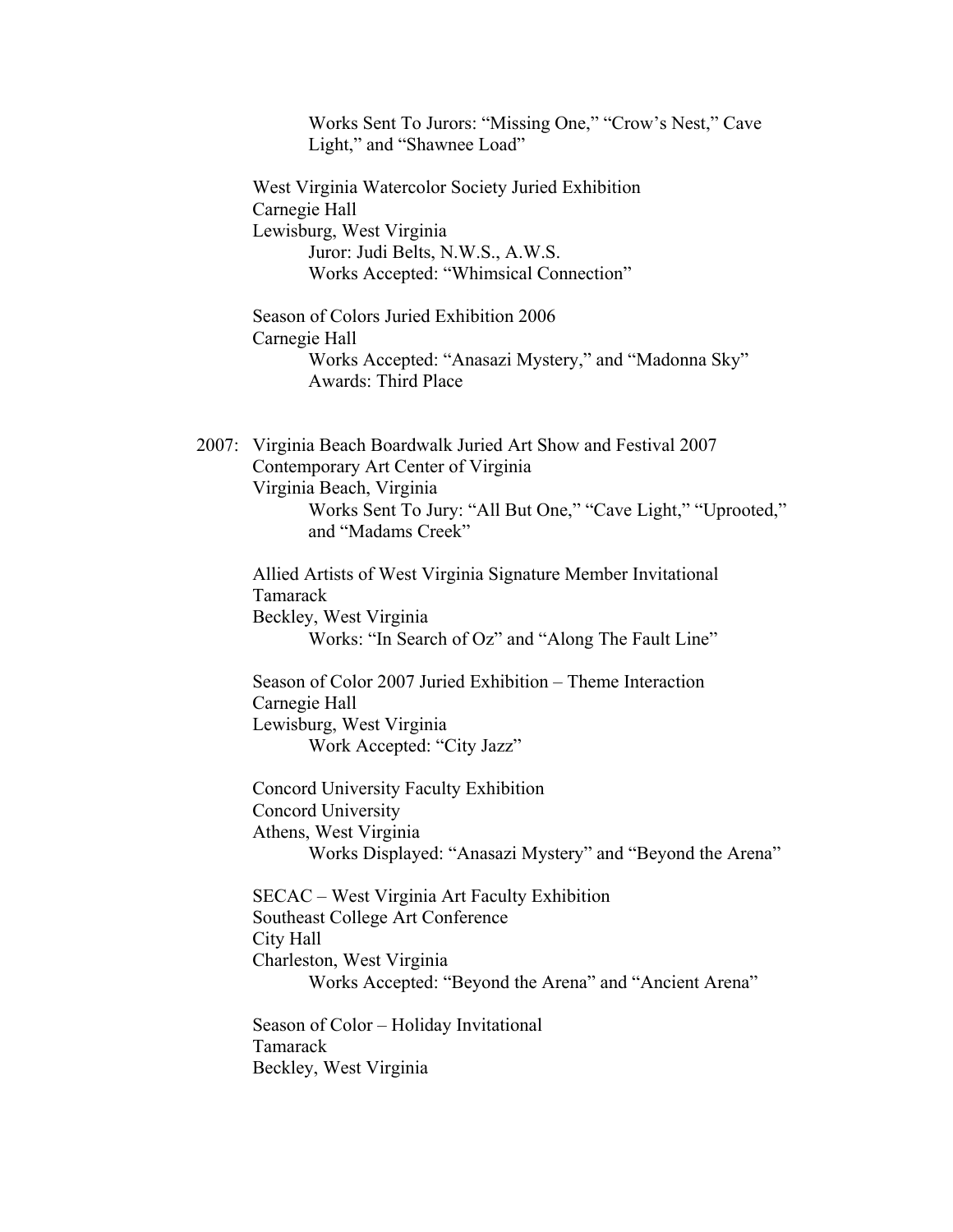Works Shown: "Celebration," "Inspiration," "Memories," "Intertwined," "Interpretive," and "Tranquil" (All Mix Media utilizing copper foil) Mountain State – Motor City Art Exchange Exhibition Ford College Detroit, Michigan Works Shown: "Winter Eve On Afton," "Culvert Seams," "Games Children Play," "Canyon Rim," and "Canyon Lands" 2008: Spring Invitational Exhibition Tamarack Beckley, West Virginia Works Shown: "Rosie Papers/Paper Roses," "Torn Sheets/Scattered Pages," "Spicy Paper Whites," and "Pages of Spring" (Utilizing watercolor and foil) Best of West Virginia Juried Art Exhibition Tamarack Beckley, West Virginia Works Accepted: "Where We Once Lived" 31<sup>st</sup> Annual Aqueous USA 2008 Juried Exhibition Kentucky Watercolor Society – The Gallery at the Actors Theatre Louisville, Kentucky Juror: Lian Zher, Painter and Educator University of California Berkley, California Works Accepted: "Beacon Street Jazz" (Utilizing watercolor, acrylic and copper foil) "Golden Patchwork" (Utilizing watercolor, acrylic and gold leaf) Awards: Award of Excellence South Cobb Art Alliance 21<sup>st</sup> National Juried Art Exhibition Mable House Arts Center Galley Mableton, Georgia Juror: Marvin Shaw, Professor, Jacksonville State University Work Accepted: "Culvert Seams" Hoyt Institute of Fine Arts 2008 Mid-Atlantic Juried Art Exhibition Newcastle, Pennsylvania Juror: Douglas Fogle, Curator of Contemporary Art, Carnegie Hall Museum of Art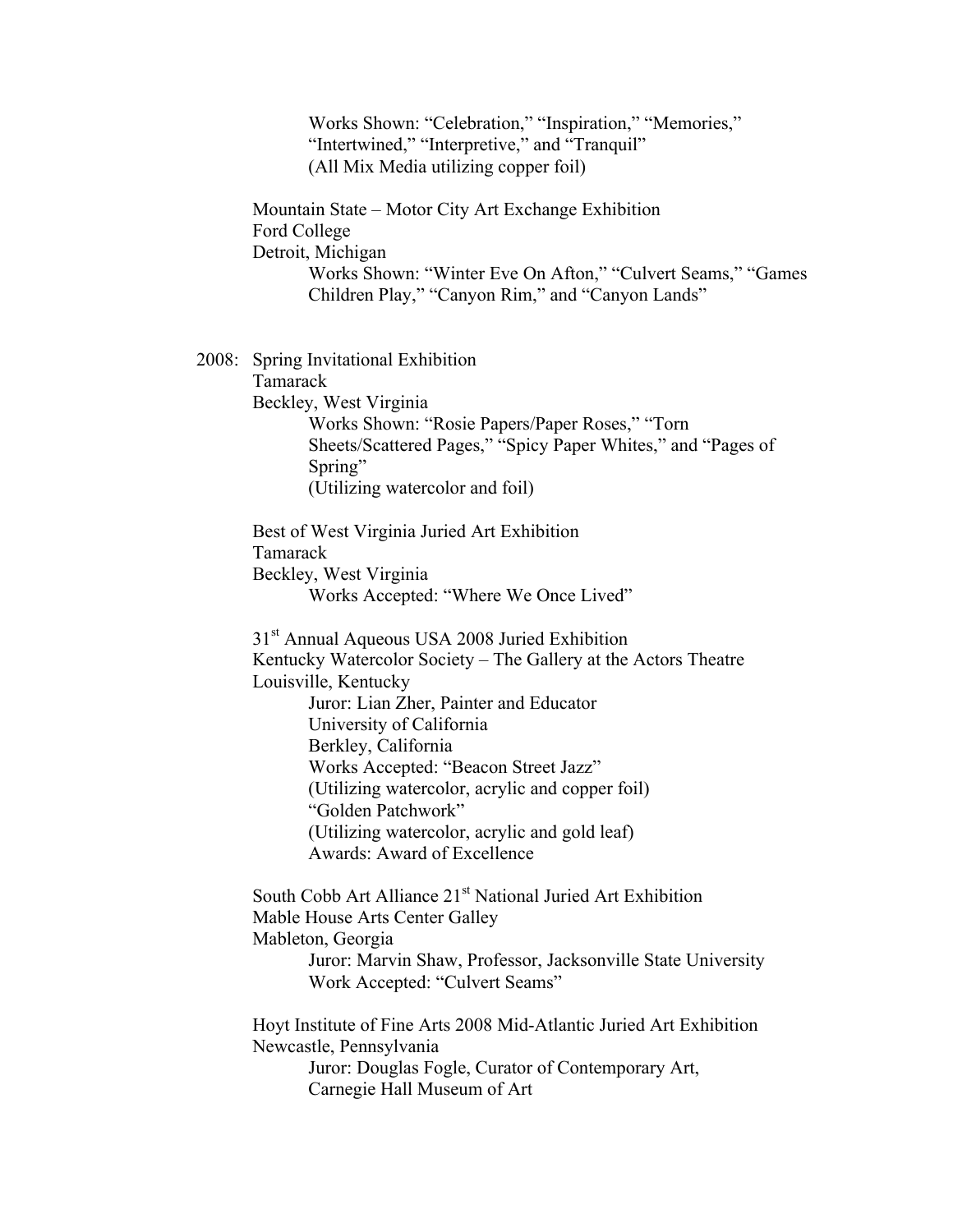Work Accepted: "Ultimate Illumination" (Diptych) 60th Virginia Highlands Festival Juried Art Exhibition Arts Depot Abingdon, Virginia Works Accepted: "In Search of Oz" and "Along the Fault Line" Allied Artist of West Virginia – Tamarack Invitational Tamarack Beckley, West Virginia Works Shown: A Grande Tuscan Estate," "Under a Tuscan Sky," and "Sunset at Murrels Inlet" West Virginia Watercolor Society All Member Show Grave Creek Mound Archeological Complex Gallery Moundsville, West Virginia Juror: Marilyn Hughey Phillis, A.W.S., N.W.S. Work Shown: "Tiger Lilly Tapestry" Awards: Jeanne Whistler Cal Memorial Award 2009: "All About Home" Wonderful West Virginia – Tamarack Invitational Tamarack Beckley, West Virginia

West Virginia Watercolor Society  $25<sup>th</sup>$  Anniversary Juried Exhibition

Tamarack Juried Exhibition – Best of West Virginia Tamarack Beckley, West Virginia "Beacon Street Jazz"

Allied Artist All Member Exhibit The Chuck Mathena Center Princeton, West Virginia "Under the Peach Tree Weave"

One Person Solo Exhibit Virginia Western Community College Roanoke, Virginia Title of Exhibition: "Patterns and Textures" (25 works in watercolor or mix media)

"Coal – A Legacy" – Tamarack Invitational Tamarack Beckley, West Virginia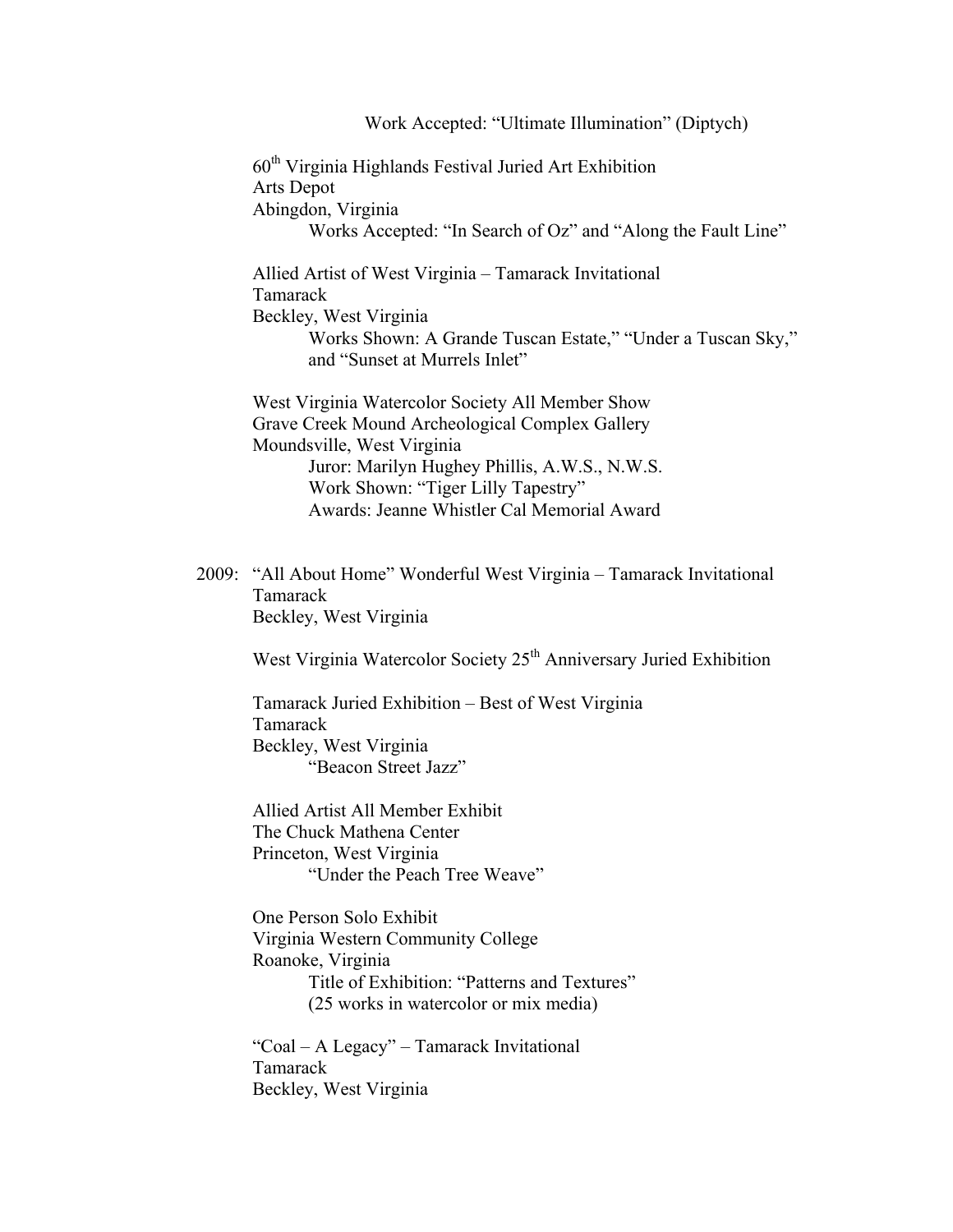"Three Seams," "Exposed Seams," "Coal Seam," "And the Seam Continues," "Seam, Where Does it End?," and "Geological Bounty"

Concord University Art Department Faculty Exhibition South West Virginia Community College Richlands, Virginia "South Western Color/Ranch"

"Pattern & Texture" – Solo Exhibition Virginia Western Community College Roanoke, Virginia Gallery Director: Sue Steele Thomas

2010: Southern Watercolor Society Juried Exhibition Glema Mahr Center for the Arts Madesonville, Kentucky Award: "Anasazi Mystery" Selected for Invitation Cover

> One Person Show Bronze Look Princeton, West Virginia Gallery Director: Randolph Evans (Exhibition: April and May 2010)

Best of West Virginia – Tamarack Juried Invitational Tamarack Beckley, West Virginia "Song of Summer"

2010 West Virginia Women in the Arts Juried Exhibition Randolph County Community Arts Center Elkins, West Virginia

"Geological Bounty" and "Jazz Be Quick"

West Virginia Watercolor Society Juried Exhibition Gallery 842 Huntington, West Virginia Award: Award of Merit for "Seam, Where does it End?" 62nd Annual Virginia Highlands Festival Juried Exhibition

Arts Depot Abingdon, Virginia Award: Honorable Mention for "Anasazi Mystery"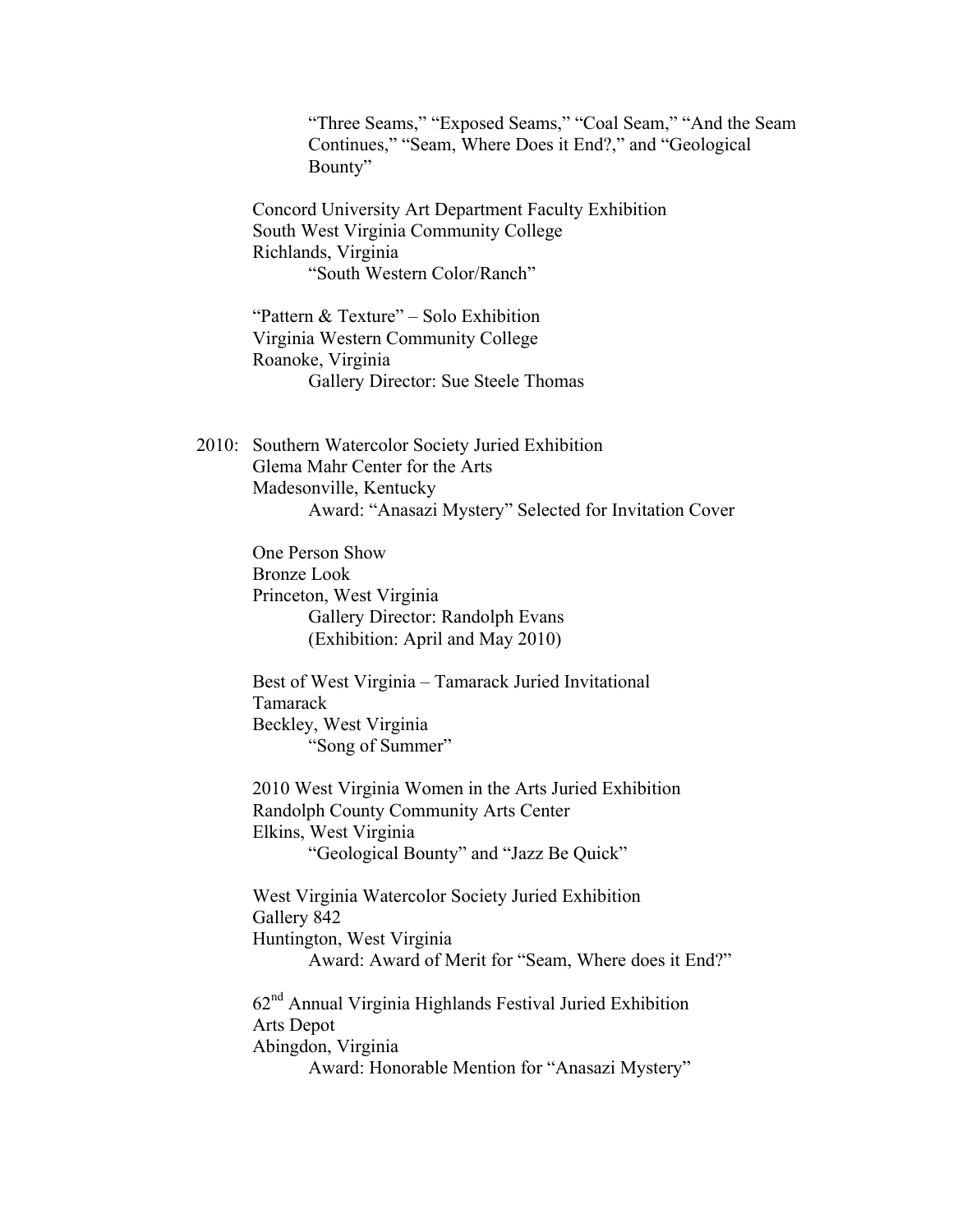"Pattern: The Repetition in Design – Tamarack Invitational Tamarack Beckley, West Virginia "August Supply," "Neighbors in the Garden," and "Peach Tree Breeze" "Pattern & Texture" - Solo Exhibition The Chuck Mathena Center Princeton, West Virginia (Exhibition: November 2010 to January 2011) West Virginia Watercolor Society All Member Exhibition Cynthia Becky Art Gallery Beckley, West Virginia Works Shown: "Cannas Bloom," "Beyond the Arena," and "Tide Line on the  $24^{\text{th}}$ Autumn Fest Art Exhibition Princeton, West Virginia Work Accepted: "Setting Pretty" "3D Illusions" – Tamarack Invitational Tamarack Beckley, West Virginia Works Shown: "Cannon Dance," Intersection," "Copper Fields," and "Multiplicity" 2011: "Ab-strac-tion" Juried Exhibition Jacksonville Center Floyd, Virginia Works Accepted: "Whimsical Connection" and "Along the Fault Line" ("Whimsical Connection" selected for Program Cover) West Virginia Watercolor Society – Juried Exhibition Works Accepted: "Mystic Intersection" Awards: Honorable Mention for "Mystic Intersection" "Best of West Virginia" – Juried Exhibition Tamarack Beckley, West Virginia Works Accepted: "Cannas Forum" WVWS – Signature Members Exhibition Works Accepted: "Whimsical Connection"

Awards: Best of Show for "Whimsical Connection"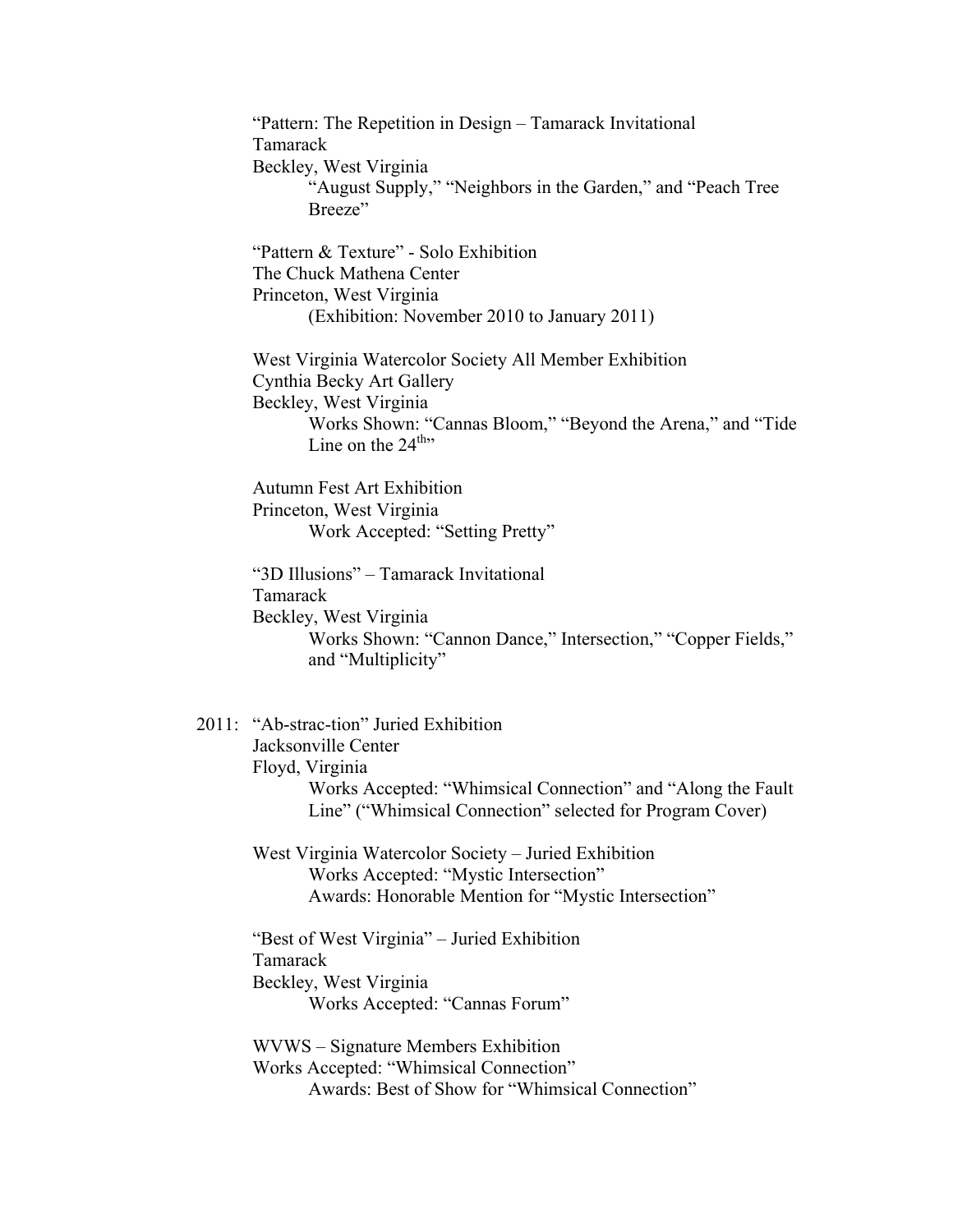Kentucky Watercolor Society – Juried Exhibition Works Accepted: "Mystic Intersection" Awards: Fourth Award & Purchase Award for "Mystic Intersection" 2013: Best of West Virginia – Tamarack Juried Exhibition David Dickerson Gallery Beckley, West Virginia Work Shown: "Gabriel's Arcade" Three Women/Three Styles – Exhibition of Ellen Elmes, Rita Montrosse and Carol Belvins Sponsored by Southwestern Community College Works Shown: "Secret Mystery," "Anasazi Mystery," "Seam, Where Does it End," Between Space," Geological Bounty" and "Crimson Arcade" 2013 Virginia Highlands Festival – Juried Exhibition Juror: Ed Chitwood, Professor at Virginia Highlands Community College Abingdon, Virginia Work Shown: "Broken Branch" West Virginia Watercolor – All Members Exhibition Cynthia Binkly Gallery Beckley, West Virginia Award: Best in Show for "Broken Branch" Tamarack – Opposite Abstract Exhibit David Dickerson Gallery Beckley, West Virginia Works Shown: "Urban Intersection," "Tropical Crossover" and "Metropolitan Transfer" Blacksburg Regional Art Association Invitational Jacksonville Art Center Floyd, Virginia Works Shown: "Gabriels Arcade" and "Earths Bounty" 2013 Christmas Exhibit Arts Depot Abingdon, Virginia Works Shown: "Portrait of A Sneeze Weed," and "Confetti Filagree"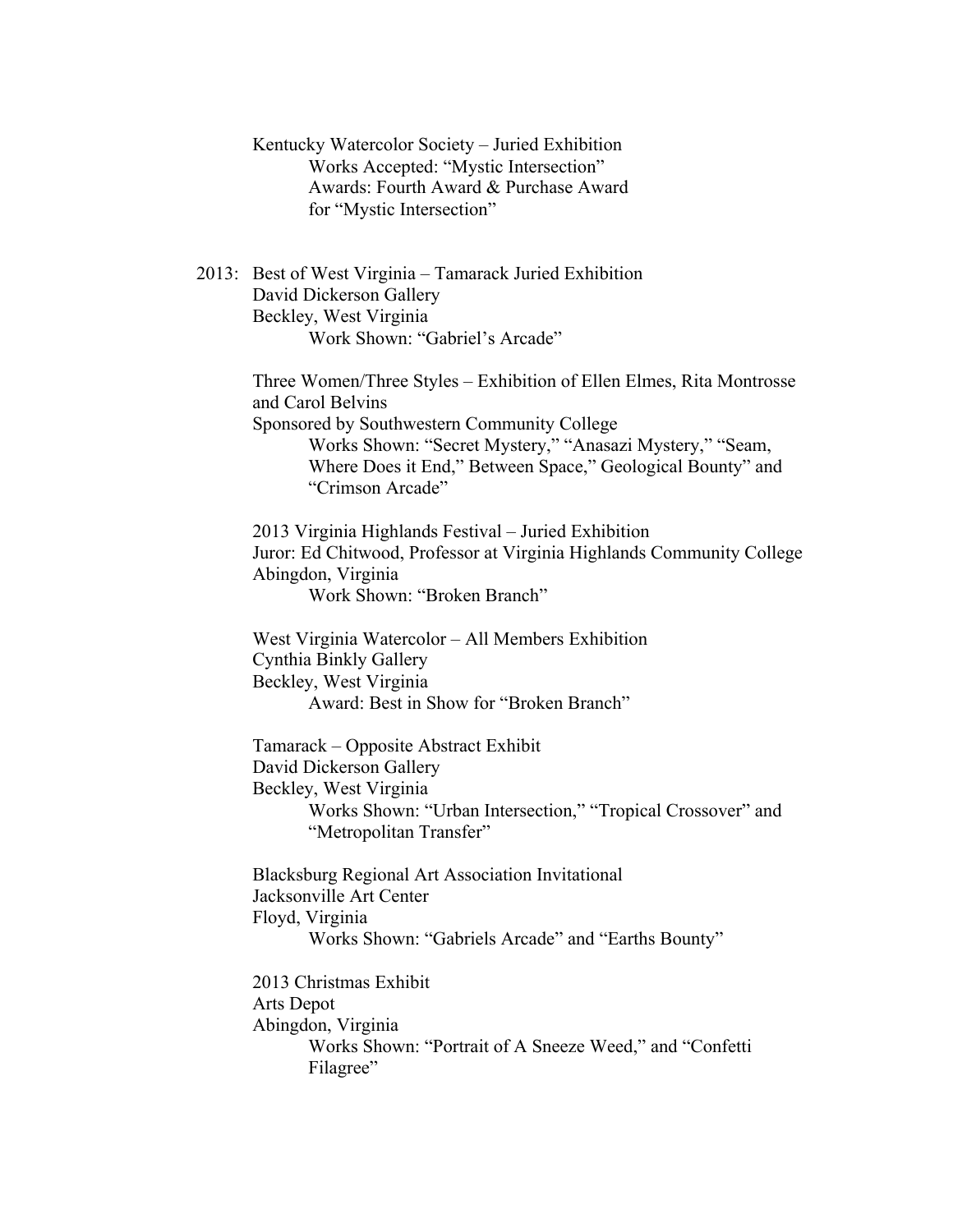West Virginia Watercolor – All Members Exhibition Cynthia Binkly Gallery Beckley, West Virginia Award: Best in Show for "Portrait of A Sneeze Weed"

2014: " $6 \times 6$  – Art From The Heart" Arts Depot Abingdon, Virginia Work Shown: "Barcelona Garden" (Mixed Media/Foil)

> WVWS Aqueous 2014 Juried Exhibition Wheeling Artisan Center Wheeling, West Virginia Juror: Sue Pollins, Artist & Past President of Pennsylvania Watercolor Society

Work Shown: "Urban Intersection"

Tamarack – Best of West Virginia – Juried Exhibition David Dickerson Gallery Beckley, West Virginia Work Shown: "Opposing Forces"

Blacksburg Regional Art Association Annual Theme Exhibition VTLS Lobby, Virginia Tech Blacksburg, Virginia Work Shown: "Family Melody" (Mixed Media)

 $66<sup>th</sup> Virginia$  Highlands Festival – Juried Exhibition Arts Depot Abingdon, Virginia Juror: Charles W. Goolby Works Shown: "Red Clover, Red Rover" and "Portrait of A Sneeze Weed"

WVWS – Signature Members Exhibition Beckley Art Works Martinsburg, West Virginia Works Shown: "Opposing Forces"

WVWS – Members Only Exhibition Parkersburg Art Center (Newsletter PR for WVWS) Parkersburg, West Virginia Juror: Ted Lawson, Signature Member, Ohio Watercolor Work Shown: "Metropolitan Transfer"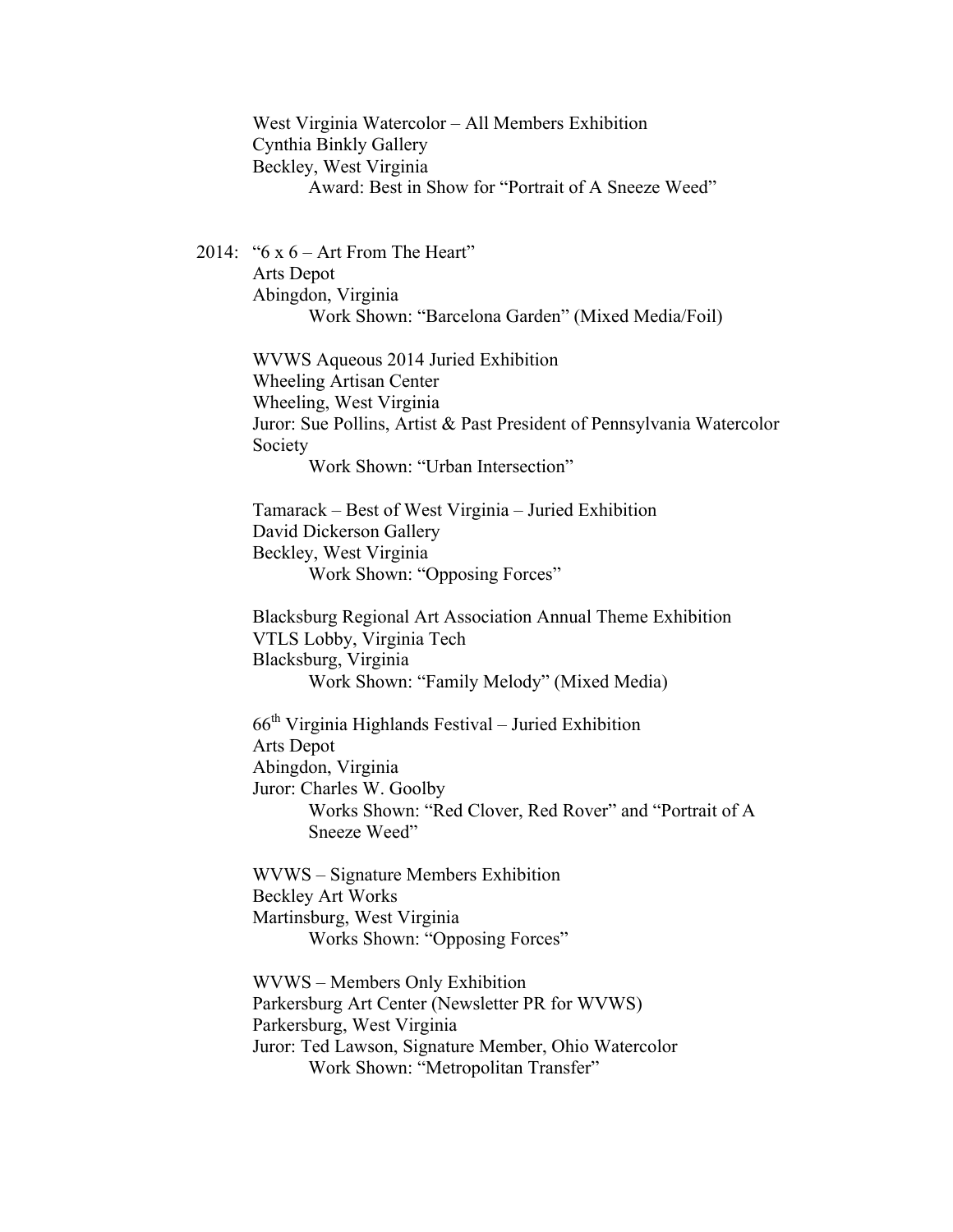Kansas Watercolor Society National 2014, The Wichita Center for the Arts Wichita, Kansas Juror: Thomas W. Schaller, AWS, NWWS Work Shown: "Earth's Bounty" 10+10+7 Exhibit at CMC – 3 West Virginia Artists (Gary Bowling, Rita Montrosse & Richard Shrewsbery) Chuck Mathena Center Princeton, West Virginia 2015: "Urban Flow" – Tamarack Invitational Tamarack Beckley, West Virginia Work Shown: "Bridging The Gap" (Acrylic on Yupo) and "Overseas Highway" (Acrylic on Yupo) "Provence In May" – International Exhibit North Cross Gallery Roanoke, Virginia Works Shown: "Cottage Garden At Noves" (Watercolor) and "View From The Gate" (Watercolor) "de/construct" Art of Collage – Beckley Arts Group Cynthia Bickey Gallery Beckley, West Virginia Work Shown: "Family Medley" "Imparting Art" – Work by Art Educators of West Virginia Tamarack Beckley, West Virginia Work Shown: "Daylily Forum" (Mix Media/Handmade Paper/Monoprint) Concord Faculty Invitational Parkersburg Art Center Parkersburg, West Virginia Works Shown: "Southern Glory," "Red Clover/Red Rover" and "Portrait Of A Sneeze Weed" Arts Depot  $25<sup>th</sup>$  Anniversary Exhibition Arts Depot Abingdon, Virginia Works Shown: "Opposing Forces" (Watercolor on Yupo) "Sea Energy" (Watercolor on Yupo)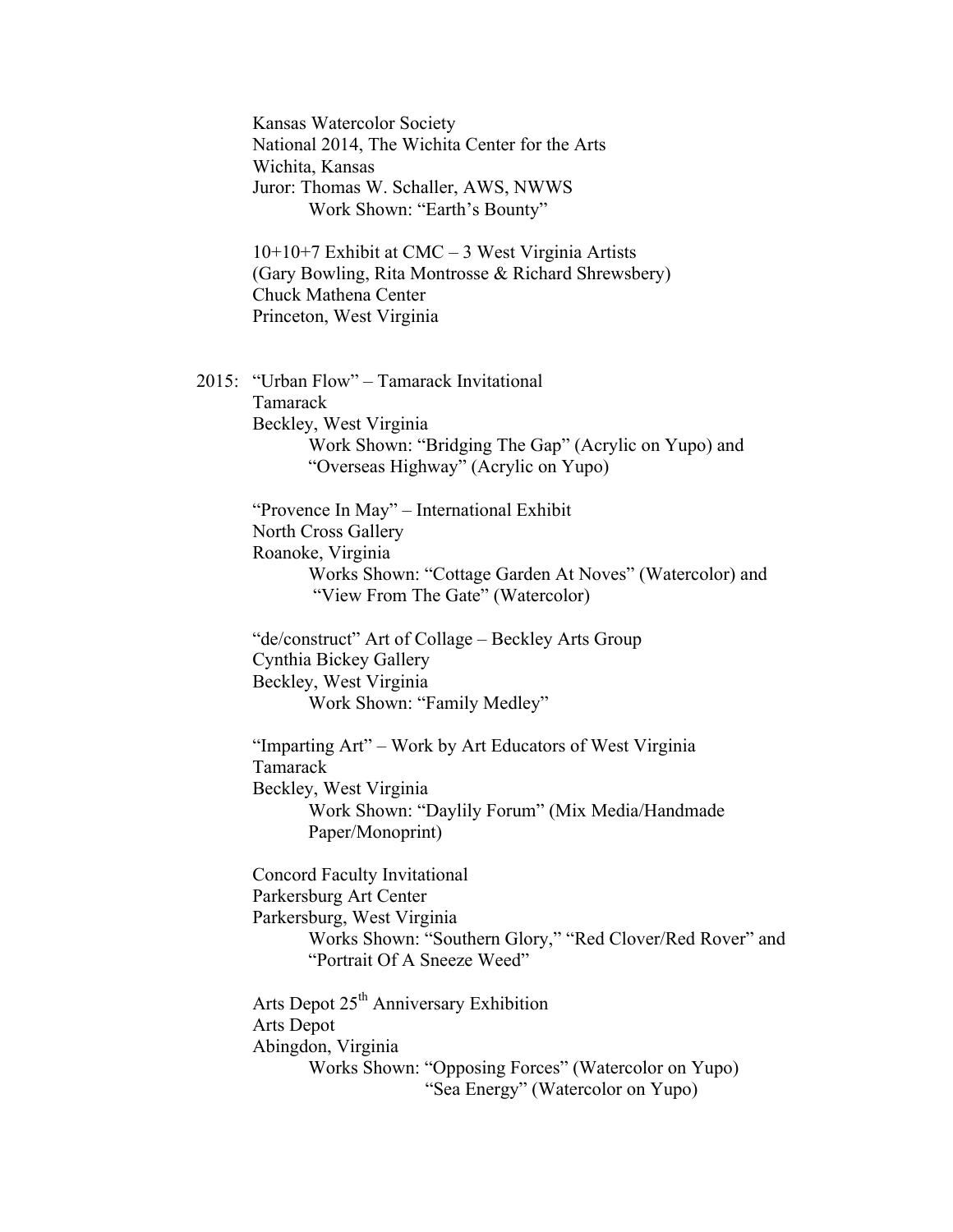"Ocean Optics" (Watercolor on Yupo) "Coral Cove" (Watercolor on Yupo) "Metropolitan Transfer" (Watercolor on Yupo) "Nocturne" (Watercolor) "Daylily Dreaming" (Watercolor) "Interrupted Interlude" (Acrylic on Yupo) "Bridging The Gap" (Acrylic on Yupo) "Overseas Highway" (Watercolor on Yupo) "Urban Intersection" (Acrylic) "Tropical Crossover" (Acrylic on Yupo)

The Artful Lawyer – Abstract Exhibition The Artful Lawyer Blacksburg, Virginia Work Exhibited: "Between Space" (Chosen as Invitation Cover)

"New Traditions" Exhibit Tamarack Beckley, West Virginia Work Exhibited: "Squash Blossom Tango"

"Provence In May" Exhibit The Chuck Mathena Center Princeton, West Virginia Works Exhibited: "Floppy Poppies," "Cottage Garden" and "View From The Gate"

Arts Depot Christmas Exhibition Arts Depot Abingdon, Virginia Works Exhibited: "One Among The Birch Trees" and "Winter Twilight"

2016: Faculty Exhibition – The J. Arthur Butcher Gallery Concord University Athens, West Virginia Works Exhibited: "Sea Energy" (Watercolor on Yupo) & "Opposing Forces" (Watercolor on Yupo)

> Texture Workshop – Brainerd Gallery Bluefield Arts Center Bluefield, West Virginia Gallery Director – Betty Brainerd

CAIO – Community Arts Information Office Gallery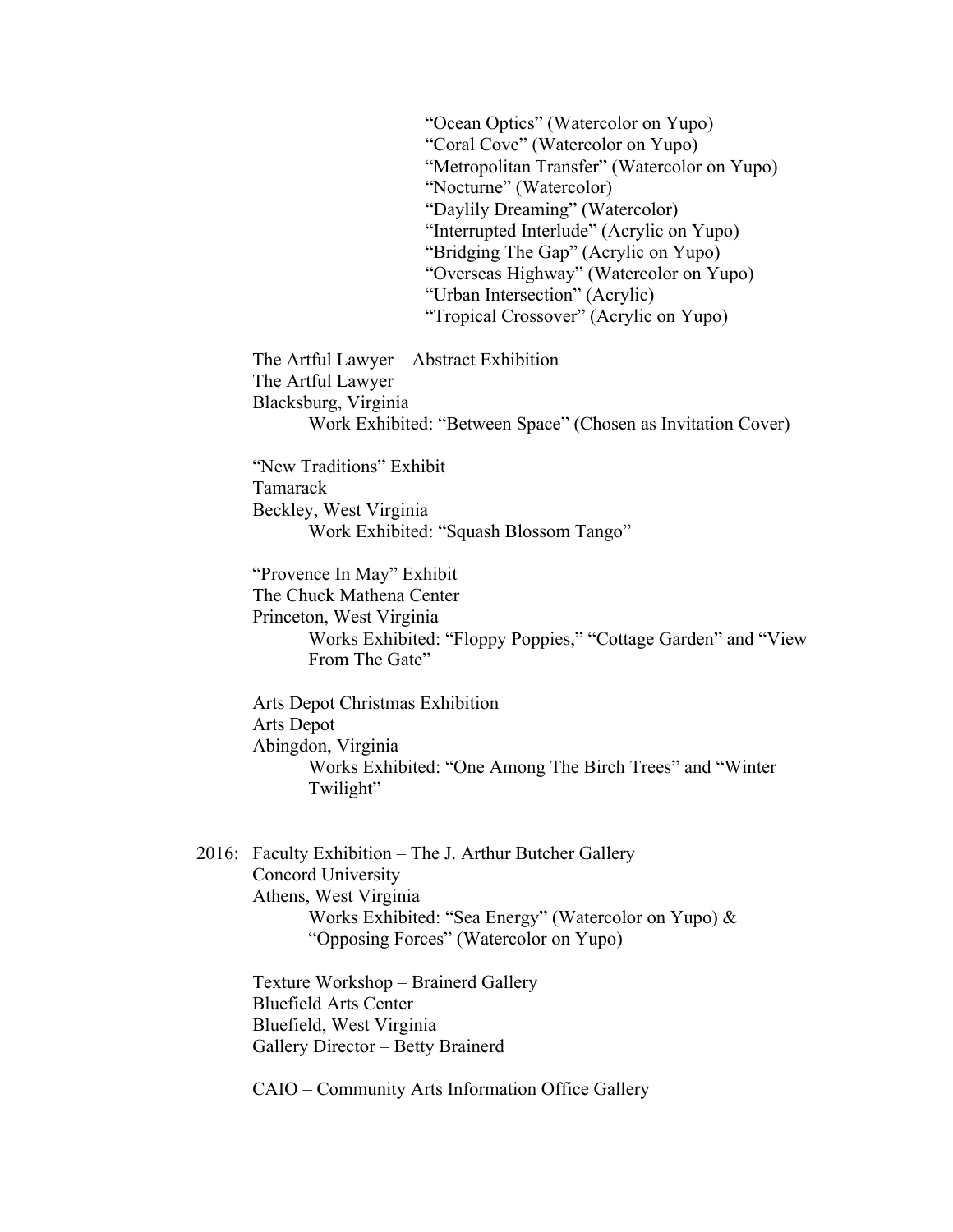Blacksburg, Virginia

Works Exhibited: "Brass & Jazz," "Jazz Time Concert," "Ultimate Illumination," "Inspiration," "Celebration 1," "In Search of OZ," "Along The Fault Line," "Tropical Crossover," "Pages of Spring" and "A Tide Line on the  $24^{\text{th}}$ " (Exhibition: June  $1<sup>st</sup> - July 1<sup>st</sup> 2016$ )

Virginia Tech Women's Center Blacksburg, Virginia

> Works Exhibited: "August Supply," "Neighbors In The Garden," "Raku, Keeping It Cool," "Tomato Stake," "Under The Peach Tree Breeze," "Red Clover/Red Rover," "Portrait of a Sneeze Weed," "Southern Glory," "Dogwood Textured Tapestry," "Red Barn Reflections," "Sunlight and Chartreuse" and "La Bella Blue" (Exhibition: July  $15^{\text{th}}$  – October  $15^{\text{th}}$  2016)

"Story Telling" Exhibit – The Artful Lawyer Gallery

Creekmore Law Firm

Blacksburg, Virginia

Gallery Director – Diana R. Francis

Works Exhibited: Culvert Seams,," "Culvert Streams," "Culvert Dreams," "Gabriels Culvert Arcade," "Poppies and Culvert in Provence," "Culvert Bounty" and "Crimson Culvert Arcade"

West Virginia Watercolor Society – All Members Show Parkersburg Art Center Parkersburg, West Virginia Juror: Bill Urscah, AWS Entry Accepted: "Squash Blossom Tango"

"Holiday Exhibition" – Arts Depot

Abingdon, Virginia

Works Accepted: "Moth Orchid Blooms" and "Daylily Forum"

2017: 6X6 "Art From The Heart" Exhibit – Arts Depot Abingdon, Virginia Work Exhibited: "Under the Golden Moon" (Mix Media)

"Retrospect" One Woman Exhibition – Paine Gallery Bluefield Arts Center Bluefield, West Virginia Gallery Director, Betty Brainerd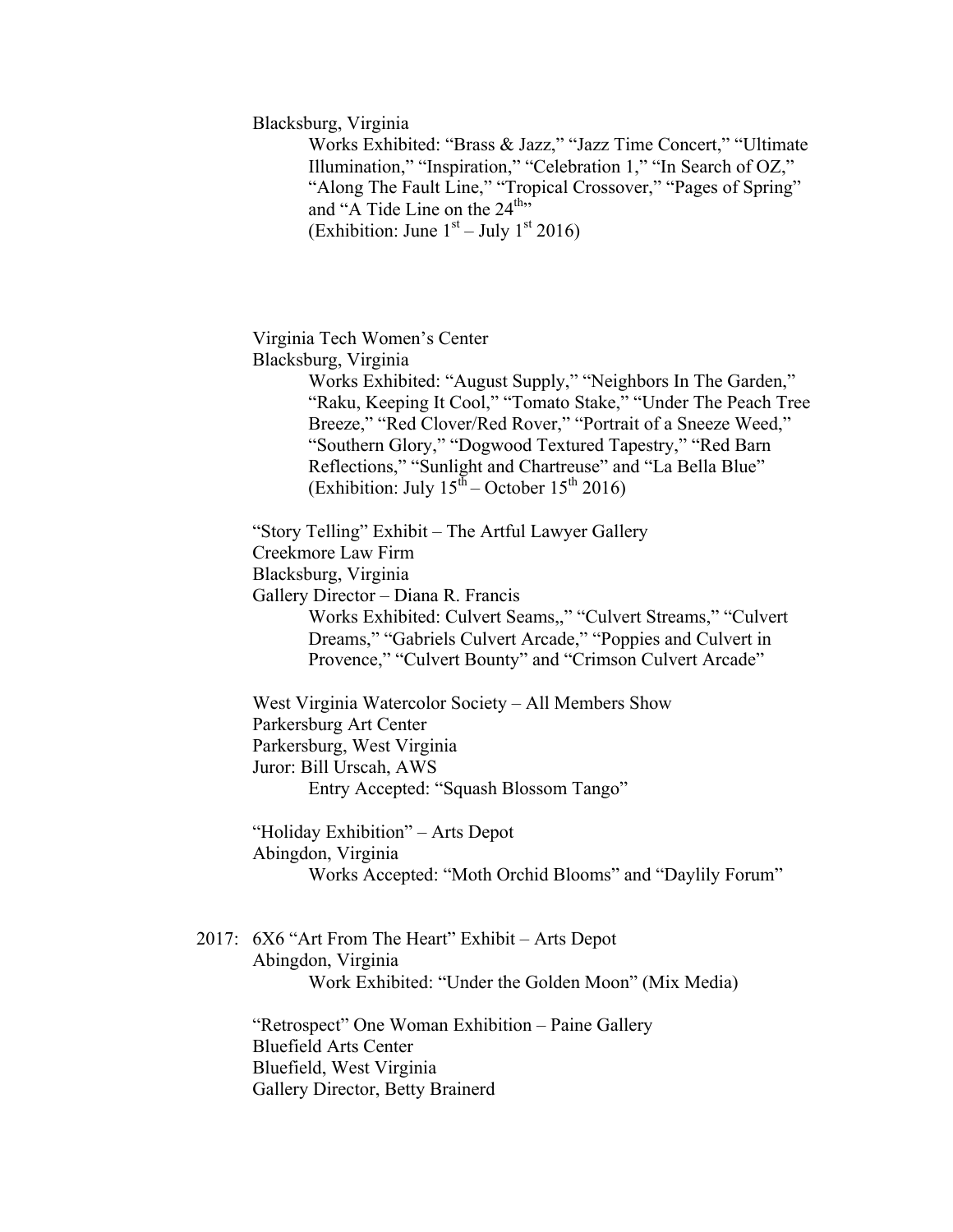Exhibition Included (28) Watercolor and Mix Media paintings (Abstract and Realistic)

"Then and Now" Exhibition – Dickerson Gallery Tamarack Beckley, West Virginia Art Director, Robie Moore and Art Gallery Manager, Amanda Lester Works Exhibited: Then – "Pomodorino Tomatoes" (Drawing and Watercolor) Now – "Beyond the Arena" (Mix Media) "Mosaic Blast" (Mix Media) "Midnight in the Garden" (Mix Media)

Three Days and Three Abstract Strategies – Abstract Workshops (for the Blacksburg Regional Art Association) Hahn Garden, Virginia Tech Campus Blacksburg, Virginia

"Gardener's Haven" Exhibition – The Artful Lawyer Gallery Creekmore Law Firm Blacksburg, Virginia Gallery Director, Diana R. Francis Exhibition Included (8) Watercolor and Mix Media paintings

Knoxville Exchange The Emporium Knoxville, Tennessee Works Featured: "Jazz and Brass" and "Secret Mystery"

Aqueous 2017 West Virginia Watercolor Society – National Juried Exhibition The Chuck Mathena Center Princeton, West Virginia Juror: Chris Krupinski, NMS & AWS Work Exhibited: "Caida Forum" (Watercolor)

2018: "Year 155" Exhibit – Tamarack Beckley, West Virginia Work Exhibited: "Color of Coal" (Watercolor & Gold Leaf)

> Aqua Venture 2018 Kentucky Watercolor Society – Juried Exhibition Kaviar Forge & Gallery Louisville, Kentucky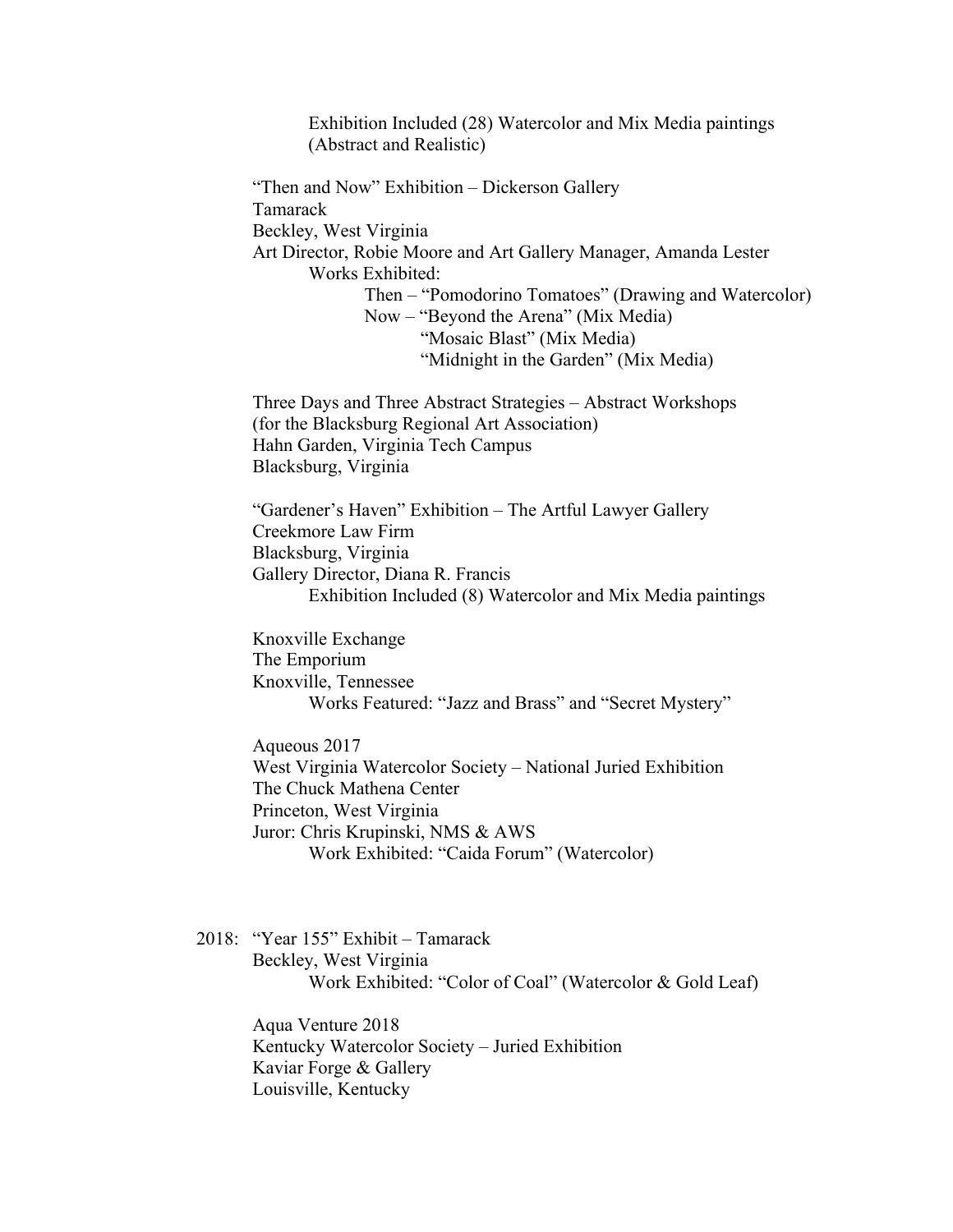Juror: Craig Kaviar, Sculpture and Designer Work Exhibited: "Bituminous Color" (Watercolor & Gold Leaf)

"Paint the Town Red" Beckley Arts Center – Juried Exhibition Beckley, West Virginia Juror: Robbie Moore, Tamarack Art Director Work Exhibited: "Urban Intersection" & "Crimson Arcade"

Aqueous 2018 West Virginia Watercolor – National Juried Exhibition Parkersburg Art Center Parkersburg, West Virginia Juror: Ron Thurston Work Exhibited: "Canna Canna Dance" (Diptych) "Mosaic Blast" (Watercolor/Mixed Media) Award: Award of Excellence

One-Person Show Exhibition Blueridge Cancer Center Blacksburg, Virginia (Exhibition: July 15 – October 15, 2018 | 18 Works Displayed)

Signature Member Exhibition West Virginia Watercolor Society Eastern WV Community & Technical College Moorefield, West Virginia Work Exhibited: "Metropolitan Transfer" & "Opposing Forces"

"Water" A Collaboration Exhibition Hosted by West Virginia University Library West Virginia University Morgantown, West Virginia

"Patterns & Textures" – Anniversary Exhibition Holler Gallery Princeton, West Virginia Gallery Director: Chase Bowman (Exhibition: August 2 – October 1, 2018 | 18 Works Displayed)

Christmas Market Arts Depot Abingdon, Virginia Works Exhibited: "Purple Patterns", Traffic Circle" & "Appalachian Sunrise"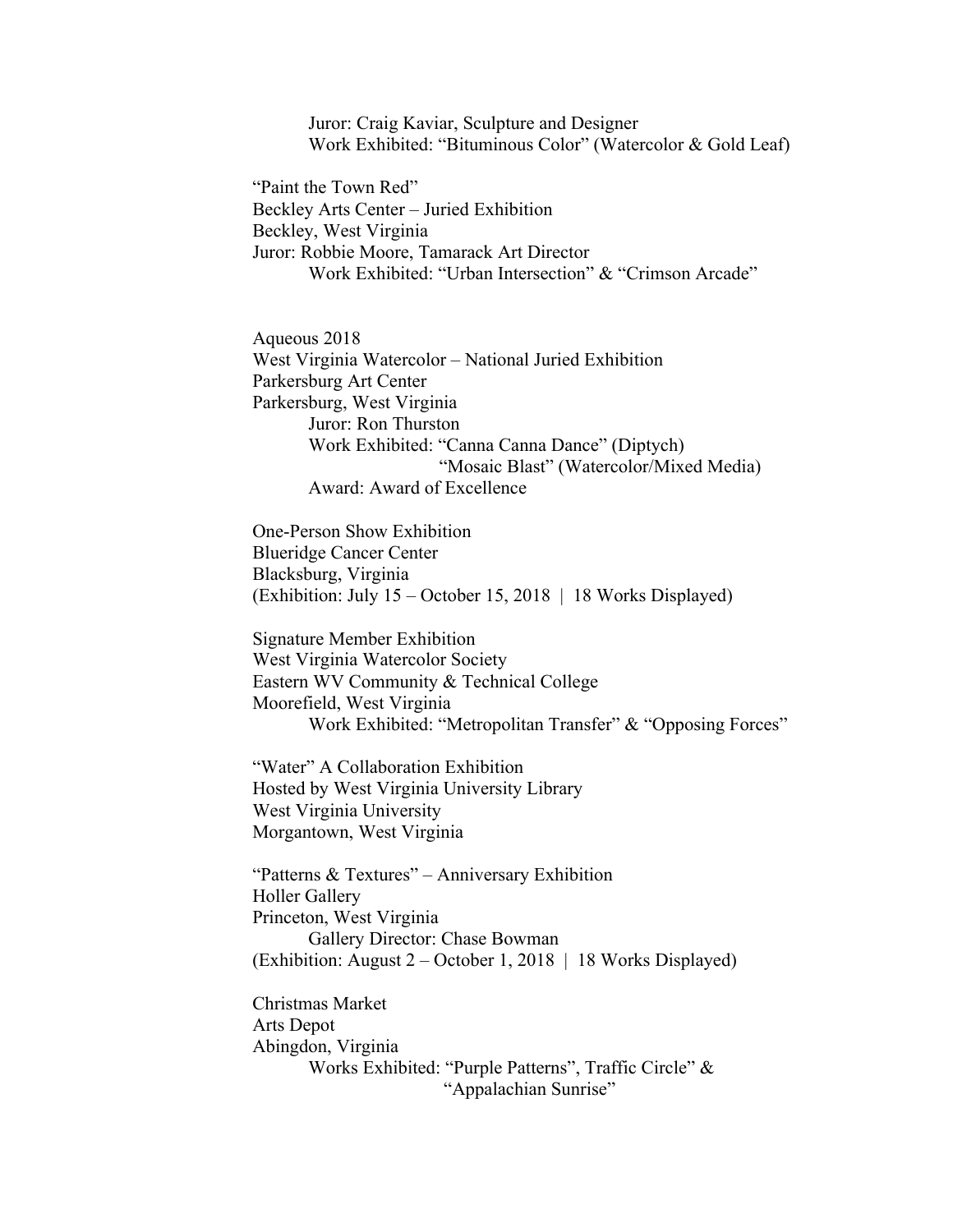2019: "Abstract" Exhibition Artful Lawyer Gallery Blacksburg, Virginia Art Director: Diana Francis Work Exhibited: 8 Paintings on Yupo

> 4<sup>th</sup> Annual Juried Exhibition Apartment Earth Gallery Charleston, West Virginia Jurors: Chase Bowman & Courtney Childers Chapman Works Exhibited: "Urban Intersection" (Watercolor on Yupo)

Bonomo's Flowers & Gifts Owner and Art Director: Jane Bonomo Works Exhibited: "Appalachian Sunrise" & "Gabriel's Arcade"

Aqueous 2019

West Virginia Watercolor Society – Juried Exhibition Parkersburg Art Center Parkersburg, West Virginia Juror: Cody Hershel, National Watercolor Society Works Exhibited: "Color of Coal" & "Faces of Rubic"

"Peak of the Bloom" Princeton, West Virginia & Camp Creek State Park 6' x 4' Mural – "Sneeze Weed" (Exhibited in Princeton, WV for Permanent Display)

Members Exhibition West Virginia Watercolor Society Art Springs Gallery Thomas, West Virginia Works Exhibited: "Puzzle" & "Craig's Creek Memory"

(Watercolors on Yupo)

Christmas Exhibition Arts Depot Abingdon, Virginia Works Exhibited: "Underwater Retreat" & "Bituminous Color"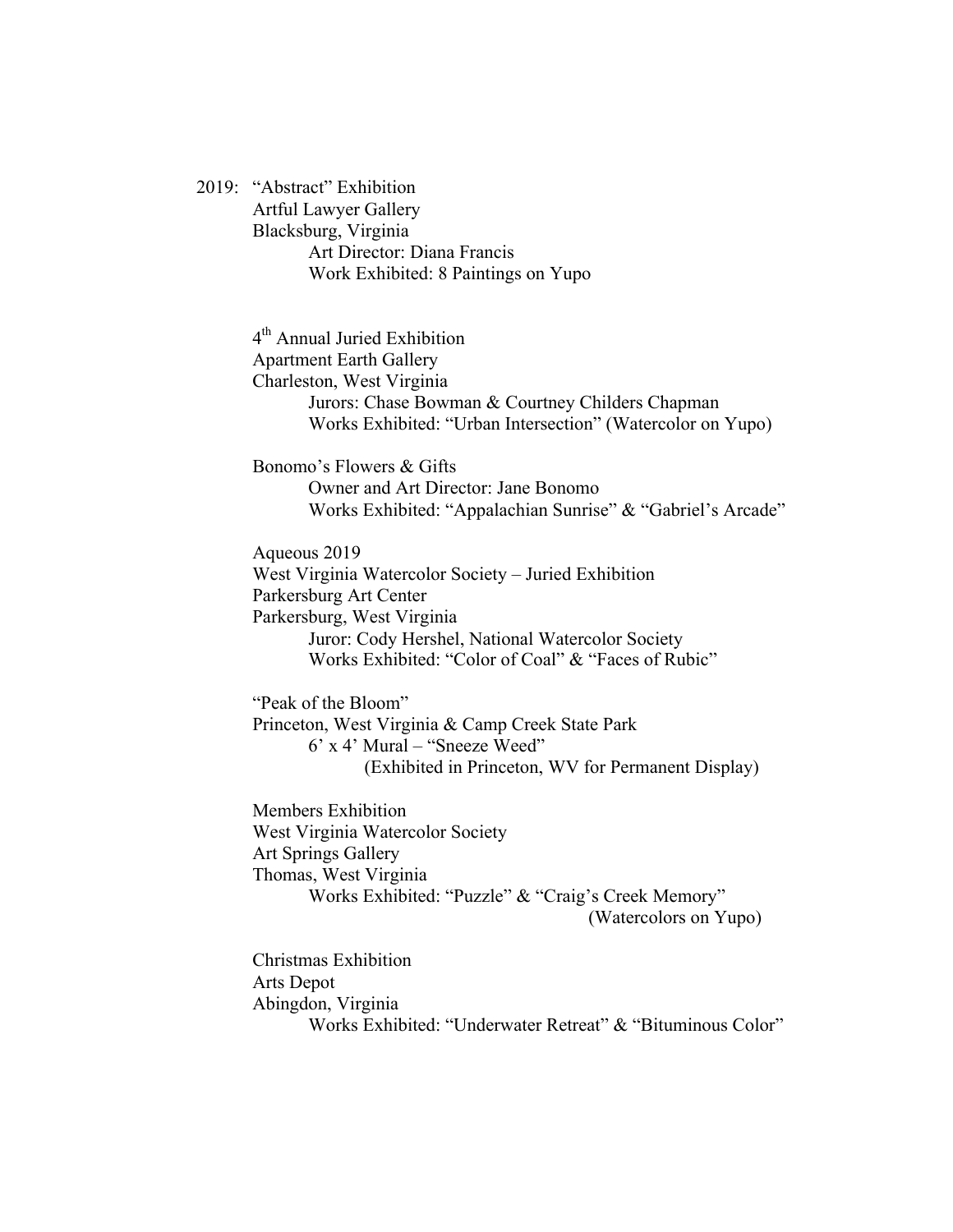Winter Landscape Exhibition The Chuck Mathena Center Princeton, West Virginia Works Exhibited: 6 Paintings

2020: "Paint the Town Red" Beckley Art Center Beckley, West Virginia Work Exhibited: "Poppies and Culvert in Provence" & "Canna Canna Dance")

"Vividly Chromatic" – Pigments of Pride Exhibition Tamarack's Dickerson Gallery Beckley, West Virginia Work Exhibited: "Underwater Retreat"

National Watercolor – 100 Year | 50 Stars Exhibition 2020 'Stars of the US Watercolor Societies Work Featured: "Scattered Petals" – Painting Detail Used in Slider Introducing the Online Display of the Individual Paintings

Local Artists Showcase City National Bank Beckley, West Virginia Works Exhibited: "Poppies and Culvert in Provence" & Canna Canna Dance"

Aqueous 2020 West Virginia Watercolor Society – Juried Exhibition Juror: Brienne Brown, American Watercolor Society Work Featured: "Earth Bound"

"The A-Ha Moment" The Arts Depot Abingdon, Virginia Works Exhibited: 12 Watercolor/Mixed Media Paintings

41st International Juried Online Exhibition Pennsylvania Watercolor Society Juror: David R. Smith

All Member Exhibition West Virginia Watercolor Society – Juried Exhibition Holler Gallery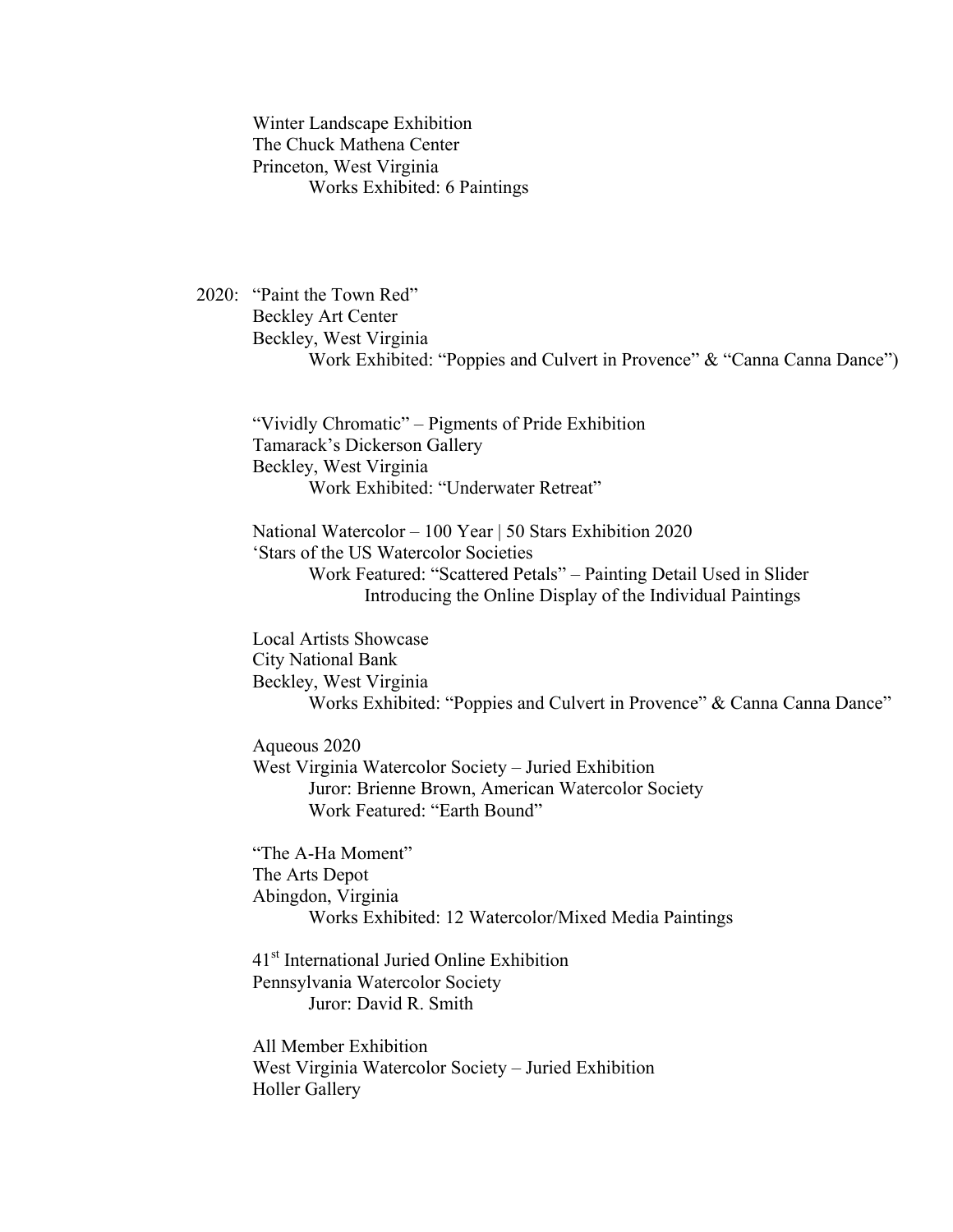Princeton West Virginia Juror: Ellen Elmer Works Exhibited: "Along the Fault Line" Award: Honorable Mention

"Creature/Comforts" Exhibition Beckley Art Center Beckley, West Virginia Art Director, Robby Moore Works Exhibited: "Setting Pretty"

Christmas Exhibition The Arts Depot Abingdon, Virginia Work Exhibited: "Canna Canna Dance"

2021: "Blue Period" Exhibition Beckley Art Center Beckley, West Virginia Work Exhibited: "Underwater Retreat" (Watercolor on Yupo)

"Birds of a Feather" Exhibition Tamarack's Dickerson Gallery Beckley, West Virginia Works Exhibited: "Waiting" (Watercolor)

Love Hope Gallery – Open Exhibition Fayetteville, West Virginia Works Exhibited: "Underwater Retreat" (Watercolor on Yupo) "Memory of Craig's Creek" (Watercolor on Yupo) "Wayfinding" (Watercolor on Yupo)

"Reflections in the Time of COVID" Exhibition Artful Lawyer Art Gallery Blacksburg, Virginia Works Exhibited: "New Game", "In the Loop" & "Stiches and Swatches" (Watercolor Monoprints w/Acrylic-over on Yupo)

"Words That Inspire" Exhibition The Arts Depot Abingdon, Virginia Works Exhibited: "Waiting" & "Sentinel"